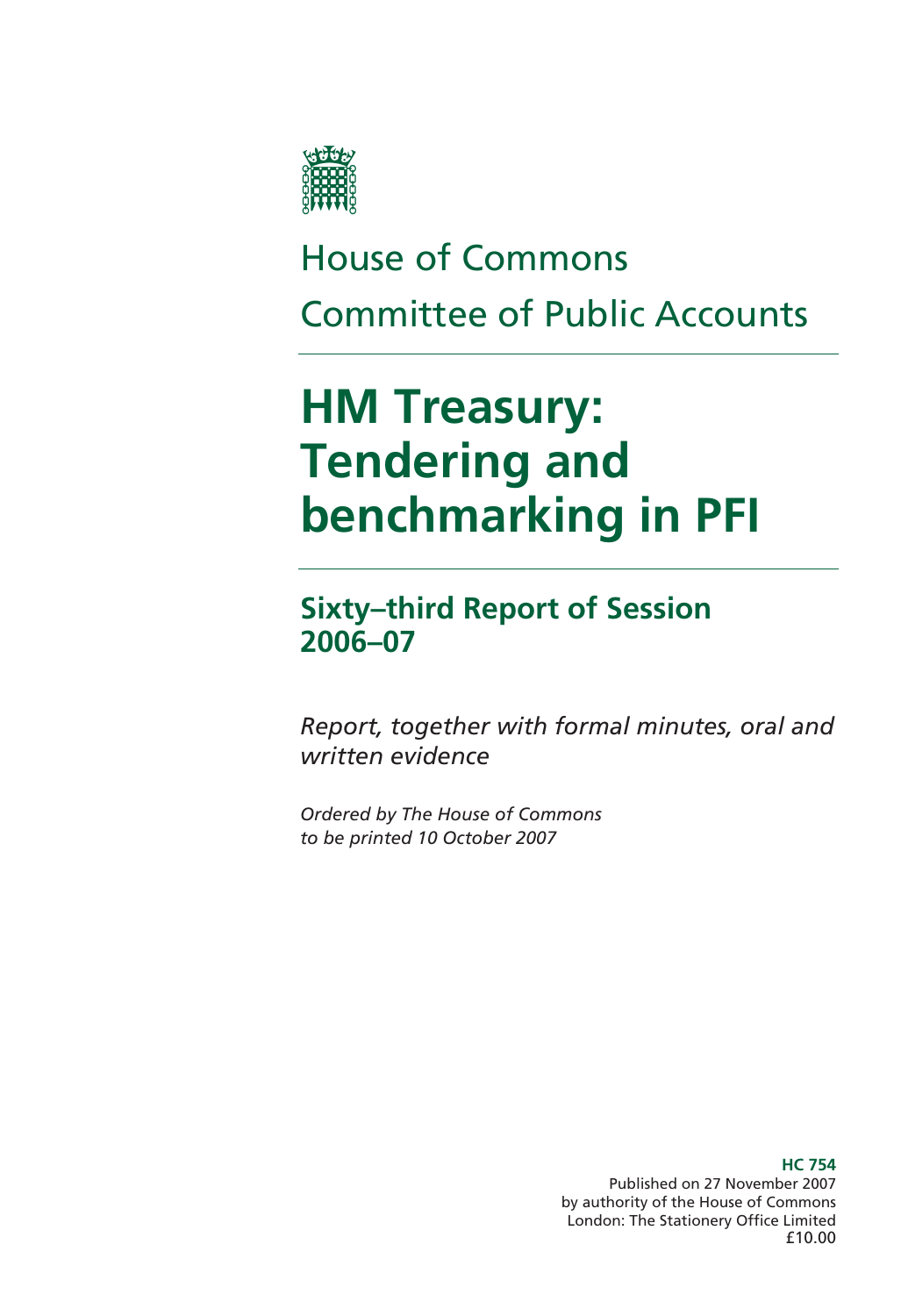### **The Committee of Public Accounts**

The Committee of Public Accounts is appointed by the House of Commons to examine "the accounts showing the appropriation of the sums granted by Parliament to meet the public expenditure, and of such other accounts laid before Parliament as the committee may think fit" (Standing Order No 148).

#### **Current membership**

Mr Edward Leigh MP (*Conservative, Gainsborough*) (Chairman) Mr Richard Bacon MP (*Conservative, South Norfolk*) Annette Brooke MP (*Liberal Democrat, Mid Dorset and Poole North*) Angela Browning MP *(Conservative, Tiverton and Honiton)* Rt Hon David Curry MP (*Conservative, Skipton and Ripon*) Mr Ian Davidson MP (*Labour, Glasgow South West*) Mr Philip Dunne MP (*Conservative, Ludlow*) Nigel Griffiths MP *(Labour, Edinburgh South)* Mr John Healey MP (*Labour, Wentworth*) Rt Hon Keith Hill MP *(Labour, Streatham)* Mr Austin Mitchell MP (*Labour, Great Grimsby*) Dr John Pugh MP (*Liberal Democrat, Southport*) Geraldine Smith MP *(Labour, Morecombe and Lunesdale)* Rt Hon Don Touhig MP (*Labour, Islwyn*) Rt Hon Alan Williams MP (*Labour, Swansea West*) Phil Wilson MP *(Labour, Sedgefield)*

The following were also Members of the Committee during the period of the enquiry:

Chris Bryant MP (*Labour, Rhondda*) Greg Clark MP (*Conservative, Tunbridge Wells*) Ian Lucas MP (*Labour, Wrexham*) Mr Iain Wright MP (*Labour, Hartlepool*) Derek Wyatt MP (*Labour, Sittingbourne and Sheppey*).

#### **Powers**

Powers of the Committee of Public Accounts are set out in House of Commons Standing Orders, principally in SO No 148. These are available on the Internet via www.parliament.uk.

#### **Publication**

The Reports and evidence of the Committee are published by The Stationery Office by Order of the House. All publications of the Committee (including press notices) are on the Internet at http://www.parliament.uk/pac. A list of Reports of the Committee in the present Session is at the back of this volume.

#### **Committee staff**

The current staff of the Committee is Mark Etherton (Clerk), Philip Jones (Committee Assistant), Emma Sawyer (Committee Assistant), Pam Morris (Secretary) and Alex Paterson (Media Officer).

#### **Contacts**

All correspondence should be addressed to the Clerk, Committee of Public Accounts, House of Commons, 7 Millbank, London SW1P 3JA. The telephone number for general enquiries is 020 7219 5708; the Committee's email address is pubaccom@parliament.uk.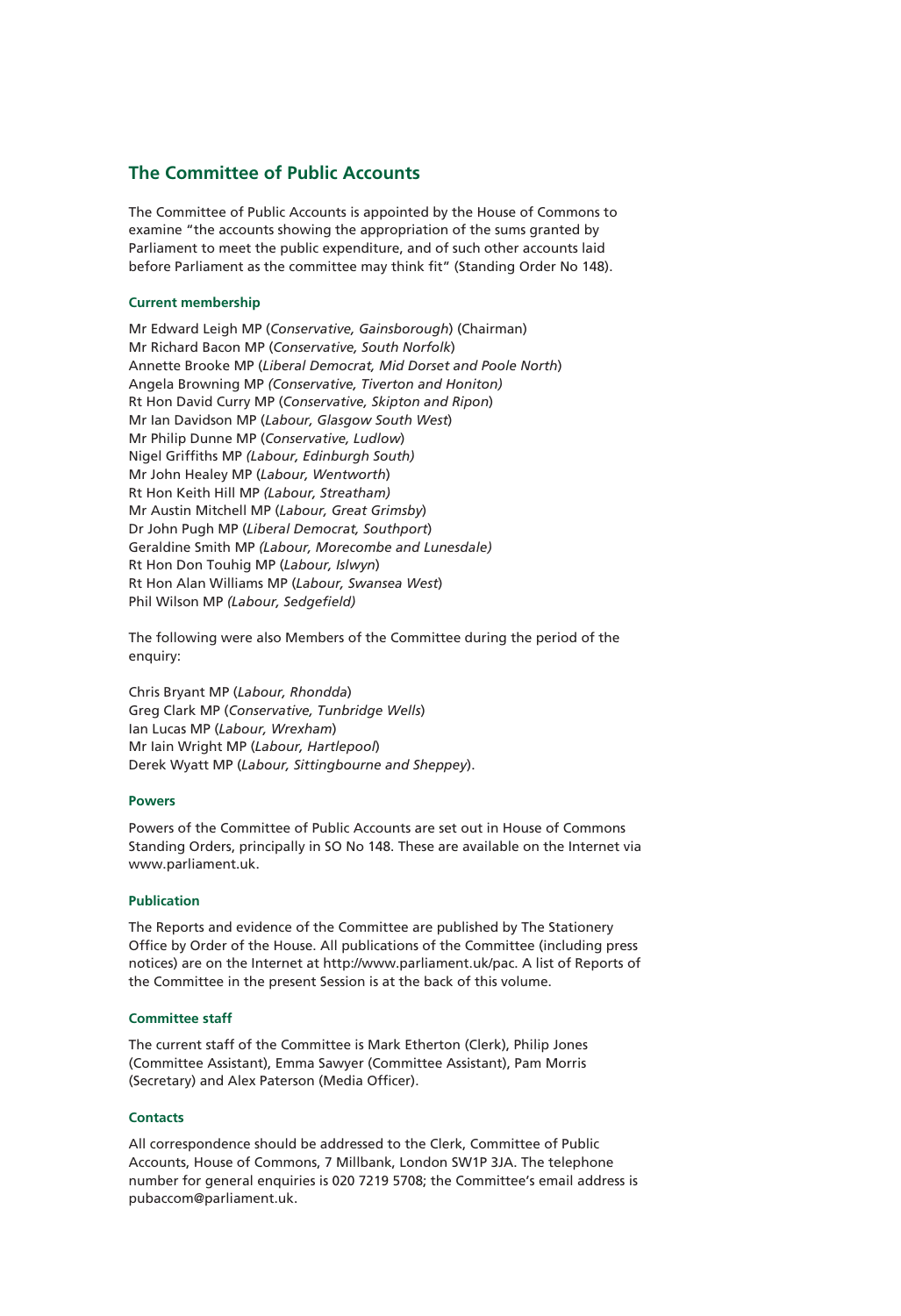# **Contents**

| <b>Report</b>                                                                                                                                                                                                                                                                   | Page                       |
|---------------------------------------------------------------------------------------------------------------------------------------------------------------------------------------------------------------------------------------------------------------------------------|----------------------------|
| <b>Summary</b>                                                                                                                                                                                                                                                                  | 3                          |
| <b>Conclusions and recommendations</b>                                                                                                                                                                                                                                          | 5                          |
| Maintaining competitive tension in the tendering and value testing<br>1<br>of PFI deals<br>Competitive tendering for new deals<br>Competition in value testing of operational deals                                                                                             | 7<br>$\overline{7}$<br>8   |
| $\overline{2}$<br>Time and cost implications of tendering and negotiations<br>Time taken to tender new deals<br>Time taken to value test operational deals<br>Negotiations with a single bidder for a new deal<br>Negotiations following the value testing of operational deals | 10<br>10<br>11<br>11<br>12 |
| Skills and expertise in public sector teams<br>3                                                                                                                                                                                                                                | 14                         |
| <b>Formal minutes</b>                                                                                                                                                                                                                                                           | 16                         |
| <b>Witnesses</b>                                                                                                                                                                                                                                                                | 17                         |
| <b>List of written evidence</b>                                                                                                                                                                                                                                                 | 17                         |

**List of Reports from the Committee of Public Accounts 2006–07 18**

**1**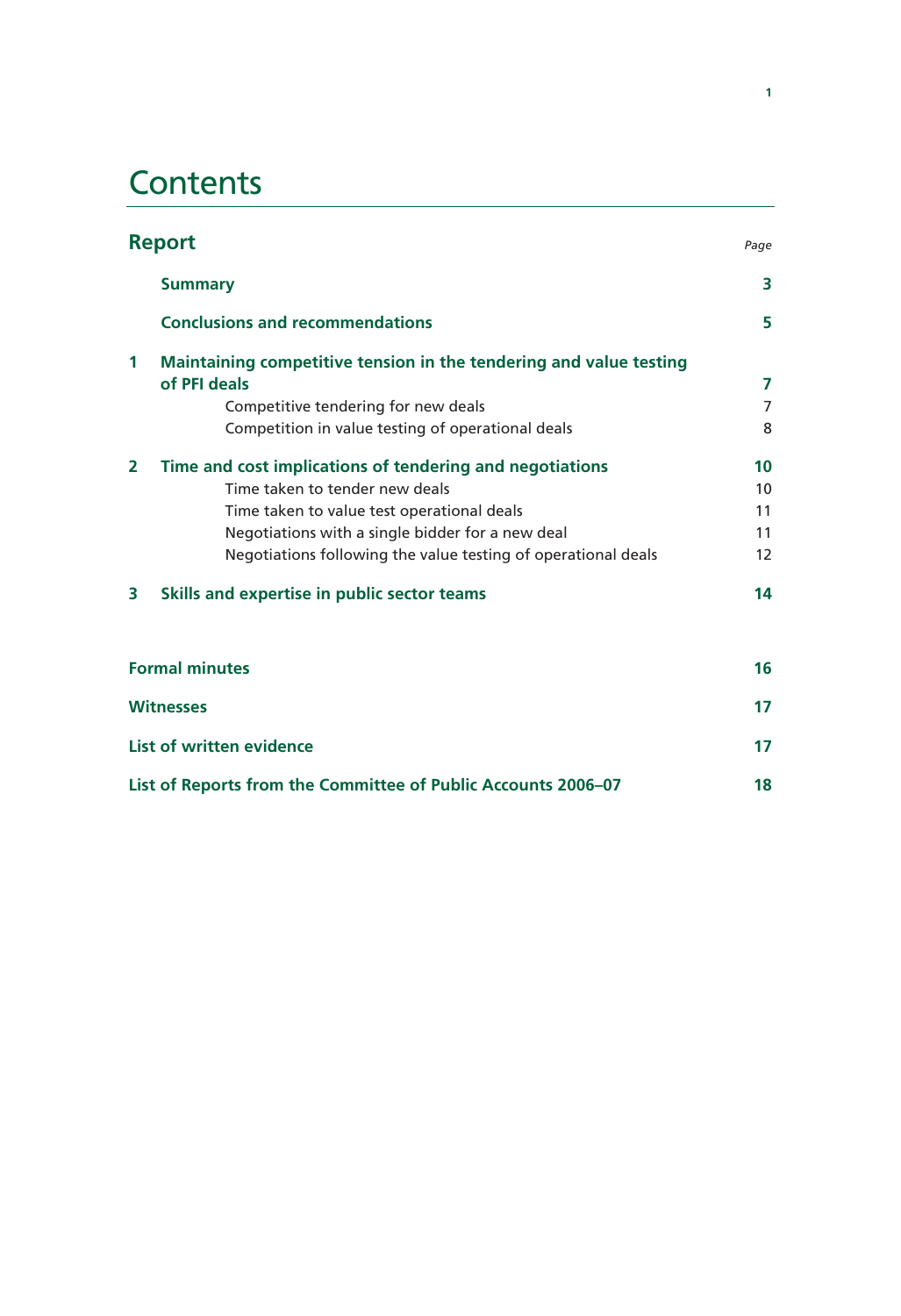# Summary

Under the Private Finance Initiative (PFI) there are now 800 contracts with private sector suppliers for services worth in total £155 billion up to 2032.<sup>1</sup> To achieve value for money, all stages of a project have to be managed effectively, including the tendering process, when procuring authorities invite tenders and select a winning bid for the contract. In 2003 we highlighted a number of issues regarding the PFI tendering process and concluded that the taxpayer was not always getting the best deal from PFI contracts because good procurement practice was not being followed.2

Four years later these concerns remain and the Treasury has done little to apply what it has learned from the large number of PFI deals that have now been signed. There has been no improvement in tendering times, significant risks to value for money continue to be taken when public authorities make late changes to deals, and there is a continuing lack of skills and experience in public sector PFI teams. As a result, there are signs that market interest is weakening, with fewer serious bids for recent deals.

The cost of ongoing services provided under the PFI is a significant element in overall costs and in the value for money of deals which may run for up to 35 years. Most contracts include provisions for testing the value of services such as catering or cleaning, typically every five to seven years, by comparing information about the current service provider's provision with comparable sources (benchmarking) or inviting other suppliers to compete with the incumbent in an open competition (market testing).

The early experiences of these value tests show that PFI contractors are using these processes to secure price increases and that some authorities are cutting services to pay for them. There is also a lack of comparable data to check whether prices proposed by incumbent suppliers are competitive. So business cases for long-term PFI contracts, where services could be otherwise procured conventionally through short term contracts, need to be tested against a robust range of price scenarios, to show that the value for money case is insensitive to possible price increases.

On the basis of two reports by the Comptroller and Auditor General,<sup>3</sup> we examined whether the PFI tendering issues we highlighted in 2003 are being addressed and the early experiences of the small number of PFI projects that had carried out value testing up to summer 2006.

<sup>1</sup> Committee of Public Accounts, Twenty-fifth Report of Session 2006–07, *Update on PFI debt refinancing and the PFI equity market*, HC 158, para 21

<sup>2</sup> Committee of Public Accounts, Twenty-eighth Report of Session 2002–03, *Delivering better value for money from the Private Finance Initiative*, HC 764

<sup>3</sup> C&AG's Reports, (1) *Improving the PFI tendering process*, HC (Session 2006–07) 149 and (2) *Benchmarking and market testing the ongoing services component of PFI projects*, HC (Session 2006–07) 453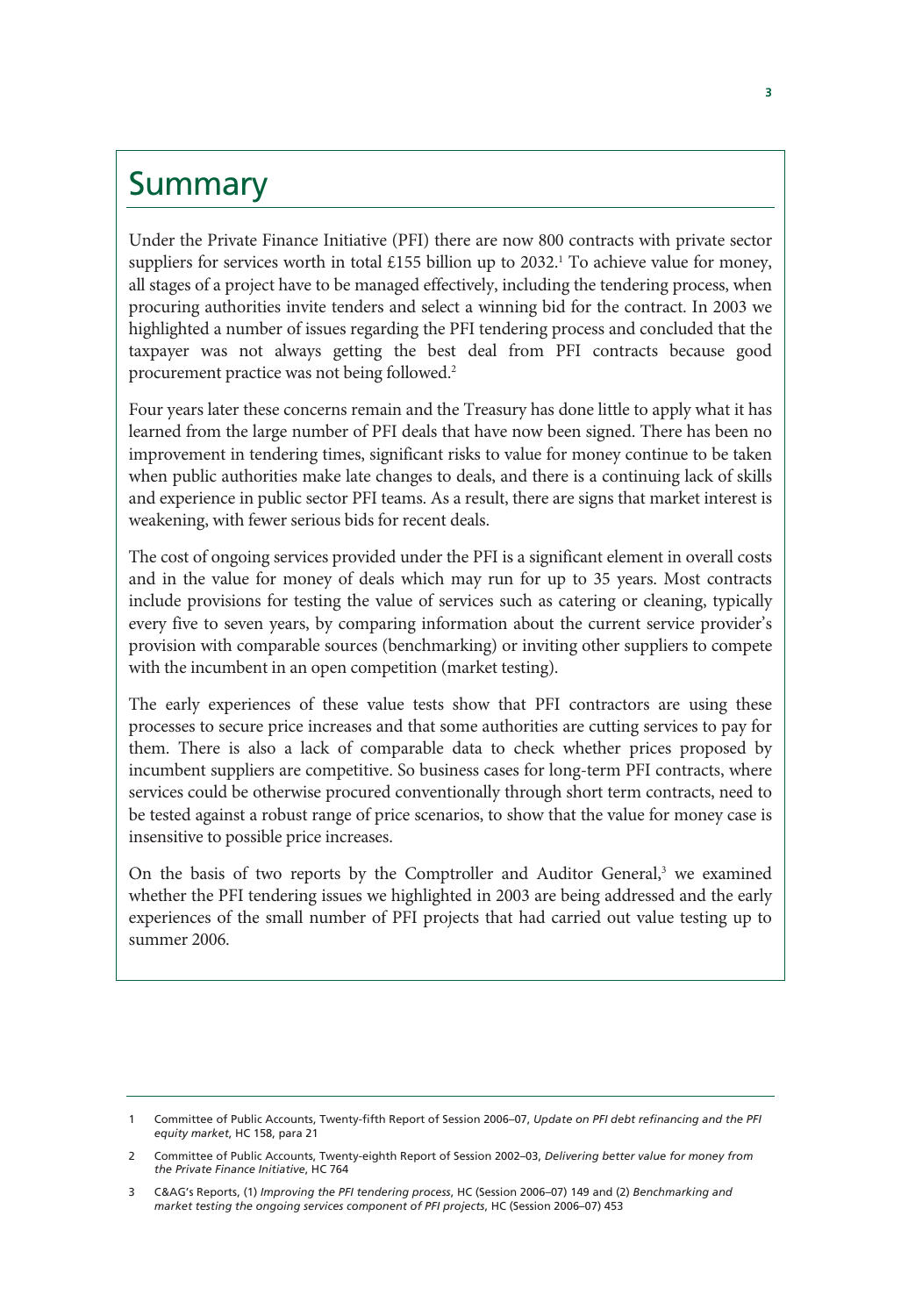# Conclusions and recommendations

- **1. Since 2004 the proportion of deals attracting only two bidders has more than doubled, with the risk of no competition if one bidder is weak or drops out.** Lengthy tendering periods and high bid costs are already cited by bidders as key reasons for greater selectivity, and new procurement regulations require a greater degree of bid development earlier in the process. Where only two detailed bids are forthcoming, project teams should investigate the reasons for the lack of interest, and departmental Private Finance Units should consider what lessons can be applied for future PFI deals.
- **2. The average tendering time for projects in 2004–2006 was 34 months, compared to 33 months for projects that closed prior to 2004**. The average cost of advice was £3 million, reflecting the length of the process, and delays to projects cost the taxpayer at least £67 million. The Treasury should encourage departments to impose sector specific targets for the completion of deals and require the completion of postsigning project evaluations by project teams. A summary of the evaluations should periodically be published by the Treasury to help spread good practice and learn lessons for the future, for example, on the need to have the right skills and experience in the public sector team.
- **3. One third of public sector teams made changes to PFI projects after they had selected a single, preferred bidder.** Although new procurement regulations may reduce the scope to make significant changes after the competitive process has ended, the practical effect of these regulations has yet to be tested. The Treasury and Departments should assess the impact of the new procurement regulations by mid-2008, including whether they have reduced the incidence of late changes to deals.
- **4. Benchmarking and market testing, which might have been expected to improve prices during the contract period, have in practice increased prices by up to 14%.** The private sector has been able to negotiate price increases for the provision of existing services with more than half the local project teams examined. Such increases put at risk the value for money case for long term arrangements to provide facilities services such as catering and cleaning. Such arrangements should be avoided unless the value for money case can be shown to be insensitive to the sort of price increases (or equivalent service reductions) through the contract period that have already occurred on other projects.
- **5. Public authorities have found it difficult to find appropriate data to benchmark PFI service costs, placing them at a disadvantage in price negotiations.** Incumbent suppliers will be in a strong position if authorities cannot place them under competitive tension. Partnerships UK (PUK) should bring to an early conclusion its current work to collect data on PFI benchmarkings and market testings. The Treasury should then work with departments to consider whether, taking account of the PUK data and other departmental cost databases, further cost data are needed to enable project teams to negotiate robustly on any future PFI value testing exercises.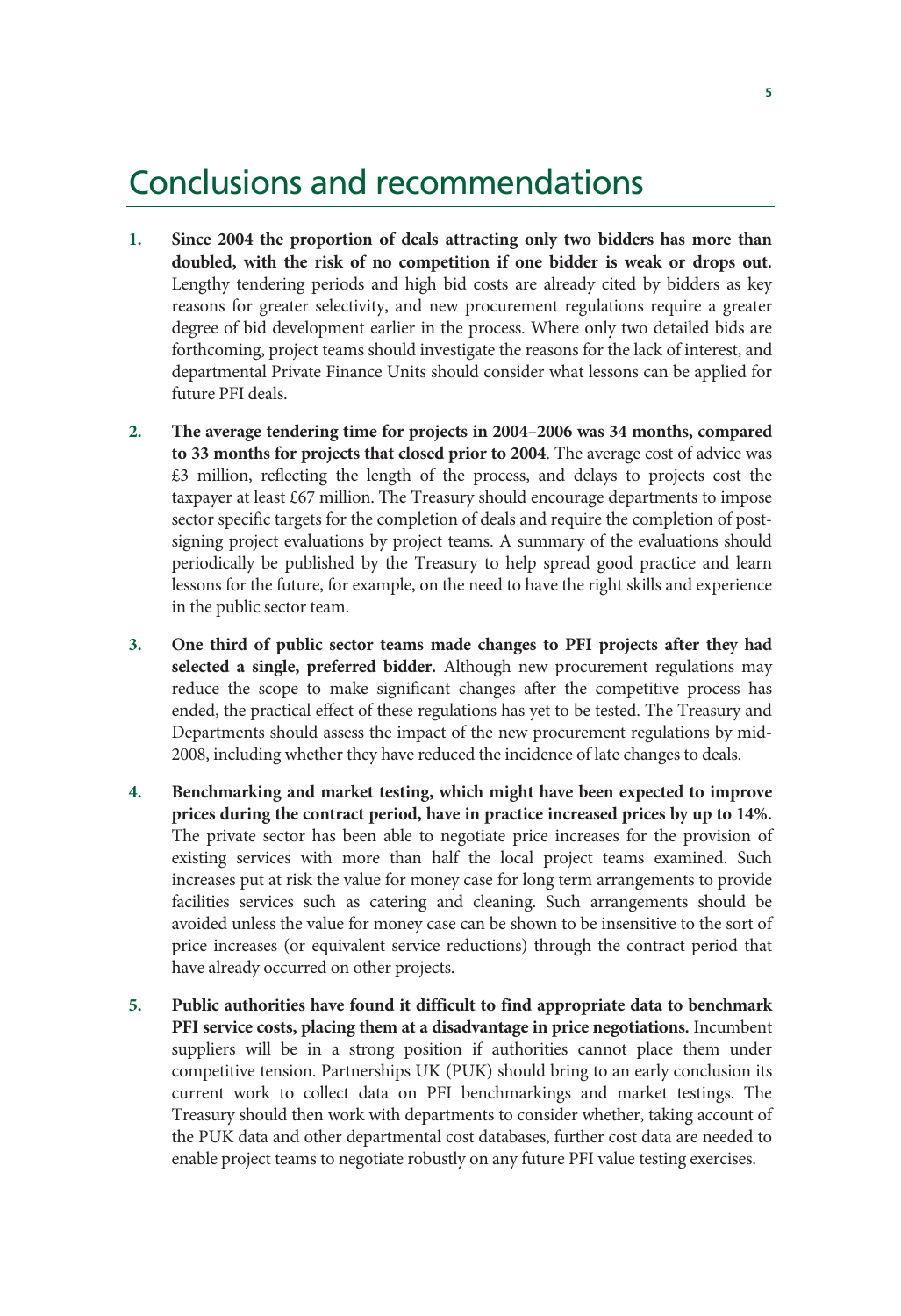- **6. There is evidence that, faced with price increases, public authorities had to cut back on services in hospitals, including portering, to keep the contracts affordable.** Where such cutbacks have been made so far the authorities believed that they would not compromise the service to the users though cutting services could, in some situations, impact on users. Where reductions in services provided under PFI deals are agreed, they should be notified to the relevant departmental Private Finance Unit. The Treasury should review the results of user surveys to identify any evidence that such service reductions have put satisfaction in doubt.
- **7. There is a continuing lack of PFI experience and skills within public procurement teams across the public sector.** One–third of procuring authorities admit that they have insufficient resources or in-house expertise for part or all of the PFI tendering process. The Treasury and the Office of Government Commerce should implement two linked changes to allow all complex procurements such as PFI projects to be staffed by people with relevant experience and skills:
	- the establishment of a career structure to create and retain a cadre of appropriately rewarded public sector procurement professionals, expert in complex procurement such as the PFI;
	- the development of a secondment model which would allow interchange between procurement experts in the public and private sectors.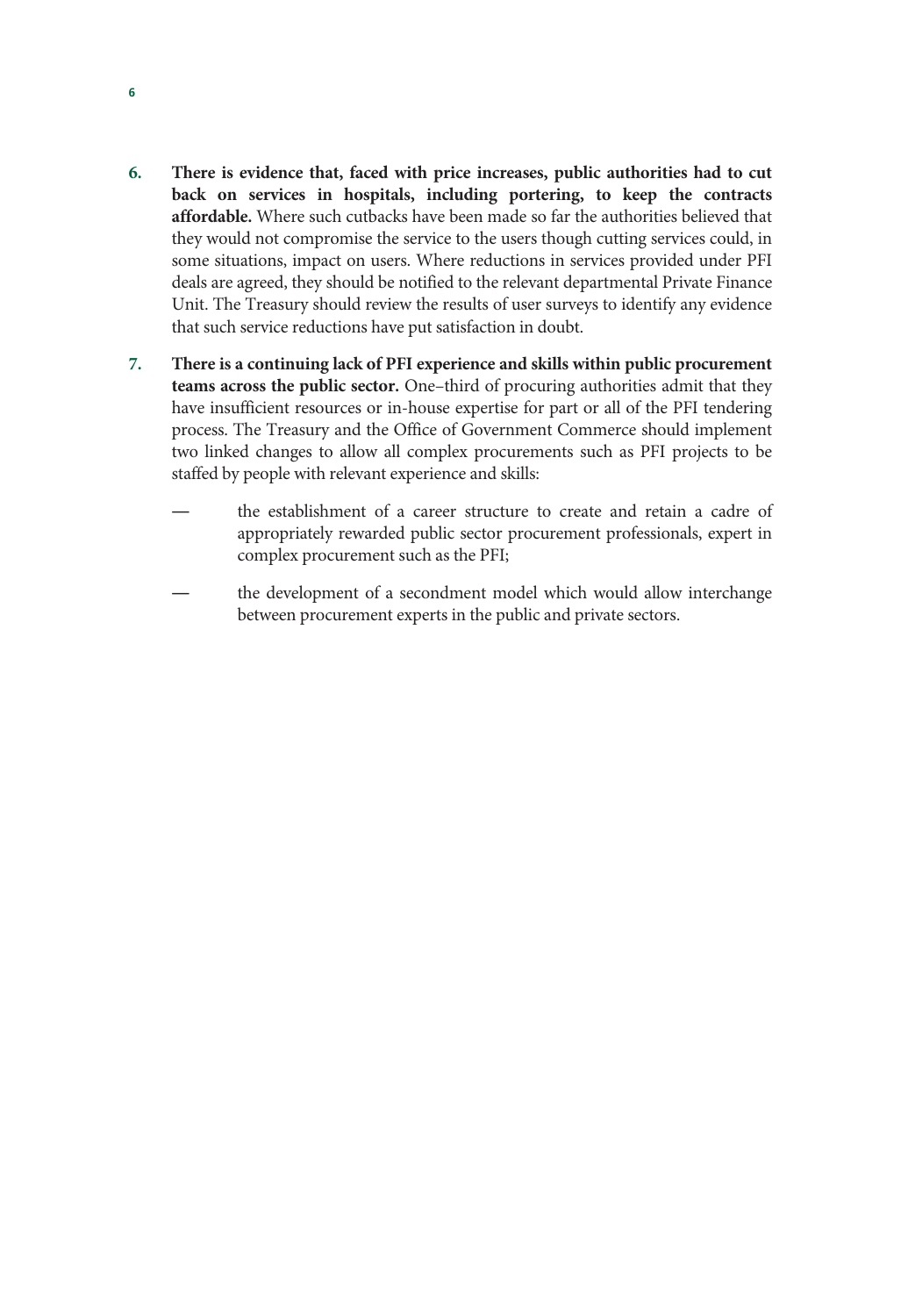# 1 Maintaining competitive tension in the tendering and value testing of PFI deals

## *Competitive tendering for new deals*

1. If value for money is to be achieved and maintained, it is critical to have a functioning competitive market, yet the proportion of projects attracting only two viable bids has increased in recent years. Whereas 15% of projects that reached financial close in 2003 or earlier had attracted only two bids, this figure had more than doubled to 33% for those projects that closed between 2004 and 2006 (**Figure 1**).4



**Figure 1: The proportion of projects attracting only two viable bids has increased in recent years** 

*Source: National Audit Office* 

2. Lengthy tendering periods and high bid costs are discouraging bidders and there is a risk that low market interest may become a significant problem for future PFI deals. This risk could increase following the introduction in early 2006 of a new EU procurement procedure, known as Competitive Dialogue, which requires a greater level of agreement on contractual terms prior to the appointment of a preferred bidder and will increase overall tendering costs for losing bidders. The Competitive Dialogue procedure may also make it more common for procuring authorities to choose to go down to two bidders at an earlier stage, in order to reduce costs for both themselves and the private sector. While the presence of two bids still allows for competitive tension, there is a risk that it could be lost if one of the bidders drops out.<sup>5</sup>

<sup>4</sup> C&AG's Report (1), paras 2.1, 2.2

<sup>5</sup> C&AG's Report (1), paras 2.5, 2.7; Qq 85–86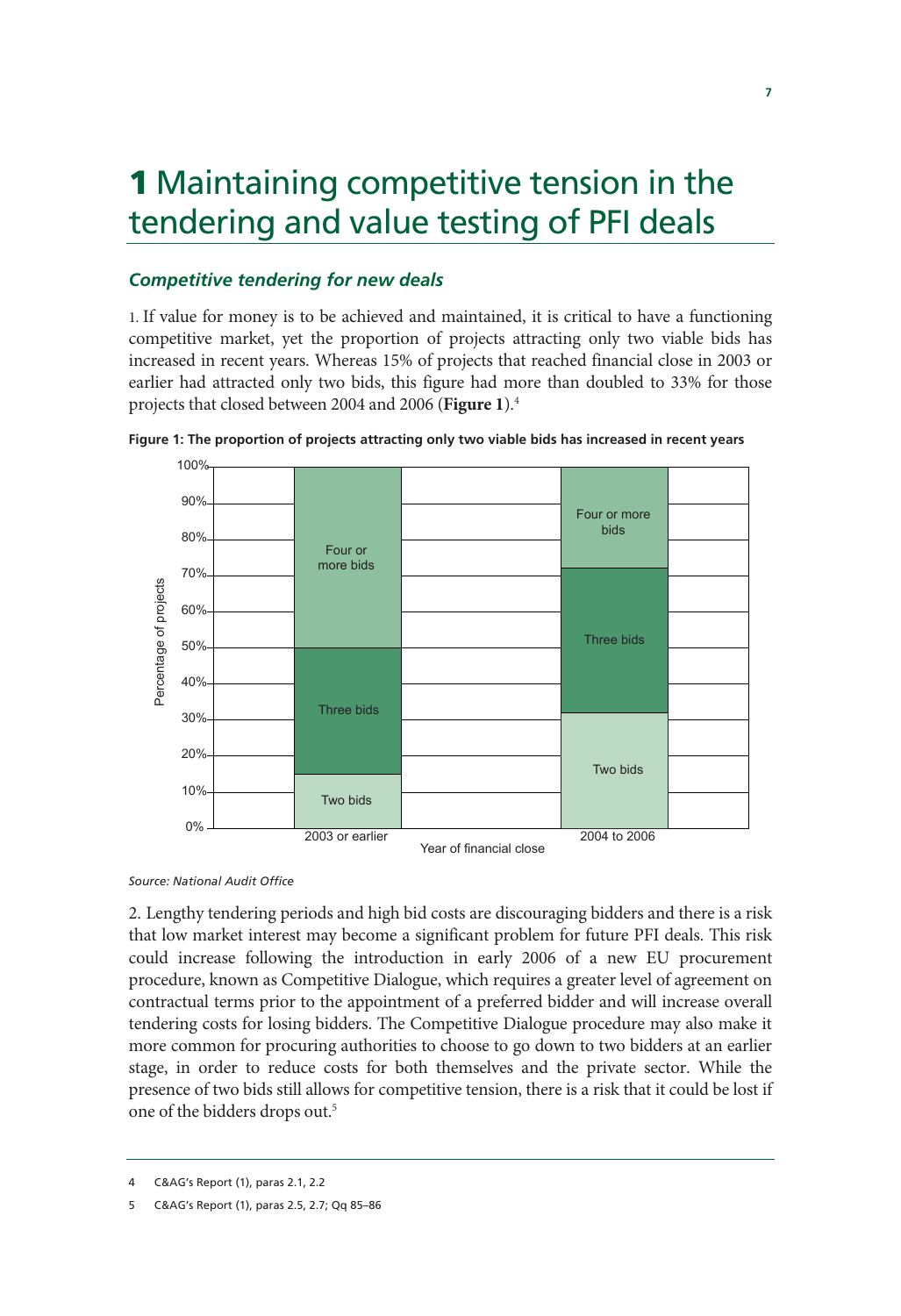3. The Treasury is monitoring the situation closely but, despite there being twice as many projects since 2004 attracting only two bidders, it did not believe there was a worrying shortfall of competition on bids. It saw no evidence to suggest that the falling number of viable bids was a result of collusion between private sector companies to agree on which projects to bid for, thereby reducing their outlay on unsuccessful bids.<sup>6</sup>

### *Competition in value testing of operational deals*

4. Most PFI contracts have arrangements to test the value of certain ongoing services through either benchmarking or market testing, these processes being known collectively as value testing. The implications of inadequate competition, which can affect the tendering process, are also relevant to value testing. Market testing is usually preferable to benchmarking because it seeks new bids for services from alternative suppliers, rather than simply comparing costs with similar services provided elsewhere. There may, however, be situations where benchmarking should be used, for example where there is insufficient competition to run an effective market testing exercise.<sup>7</sup>

5. Two of the three market tests examined in the C&AG's report had resulted in price increases with uncertain value for money. None of the market tests had been won by a new external supplier although in one case the service provision had been taken back in-house. The process was deemed to be competitive in each case with alternative suppliers putting in bids. The incumbent supplier is, however, often in a strong position to win the recompetition of a service contract as a result of its knowledge of the project and its relationship with the authority.8

6. If incumbent suppliers continue to win a high proportion of market tests, competition in future market tests could be discouraged, leaving the incumbents in a powerful position. They would then be likely to remain the supplier of services for the life of the PFI contracts, which may be as long as 35 years, with little incentive to improve the services they are providing. Recent data compiled by the Treasury showed that, where a number of services were being supplied within a PFI contract, some of the incumbent suppliers were exposed to competition. The Treasury's data identified that there had now been 13 market tests (on five projects, some of which had run separate competitions for a number of services) and the incumbent supplier on certain services had been replaced in six of the 13 tests. The Treasury is also working with Partnerships UK to facilitate a competitive market by publishing details of forthcoming competitions.<sup>9</sup>

7. If there are situations where project teams cannot secure strong competition through a market testing exercise then they will need to use benchmarking to test the value of services provided by an incumbent supplier. To replicate the competitive tension that arises in market testing, the public sector needs to be able to negotiate, based on good benchmarking data, on the terms offered by other suppliers for similar services. Although there are some departmental cost databases including non-PFI data, PFI projects have

<sup>6</sup> Qq 3–4, 82–84

<sup>7</sup> C&AG's Report (2) para 1.1; Figure 4; p 9

<sup>8</sup> C&AG's Report (2), paras 2.8–2.11

<sup>9</sup> Qq 23, 60, 77–78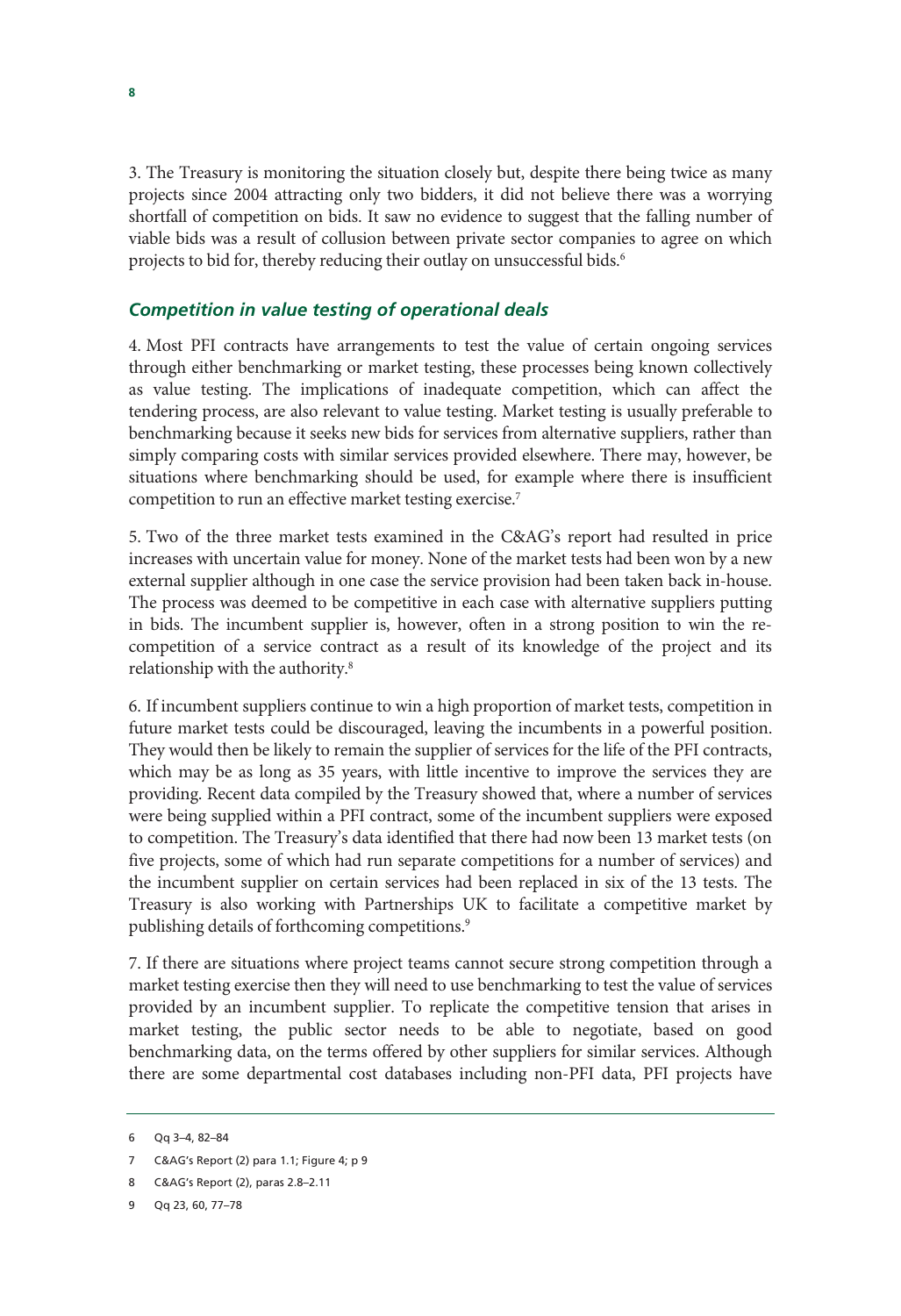often had difficulties, however, in finding comparable data to test whether the prices proposed by the incumbent supplier are competitive. In two of the four building projects examined in the C&AG's report which had completed benchmarking, the outcome had been a price increase, in one case as much as 14%, and the value for money of these price changes had been uncertain. Better benchmarking data, combined with more effective negotiations, might have produced improved outcomes in these cases. To assist situations where benchmarking is used, the Treasury had asked Partnerships UK to collect data from 55 projects in order to improve the adequacy of benchmarking information currently available to departments. Partnerships UK is planning to roll out this data collection process across the PFI programme.10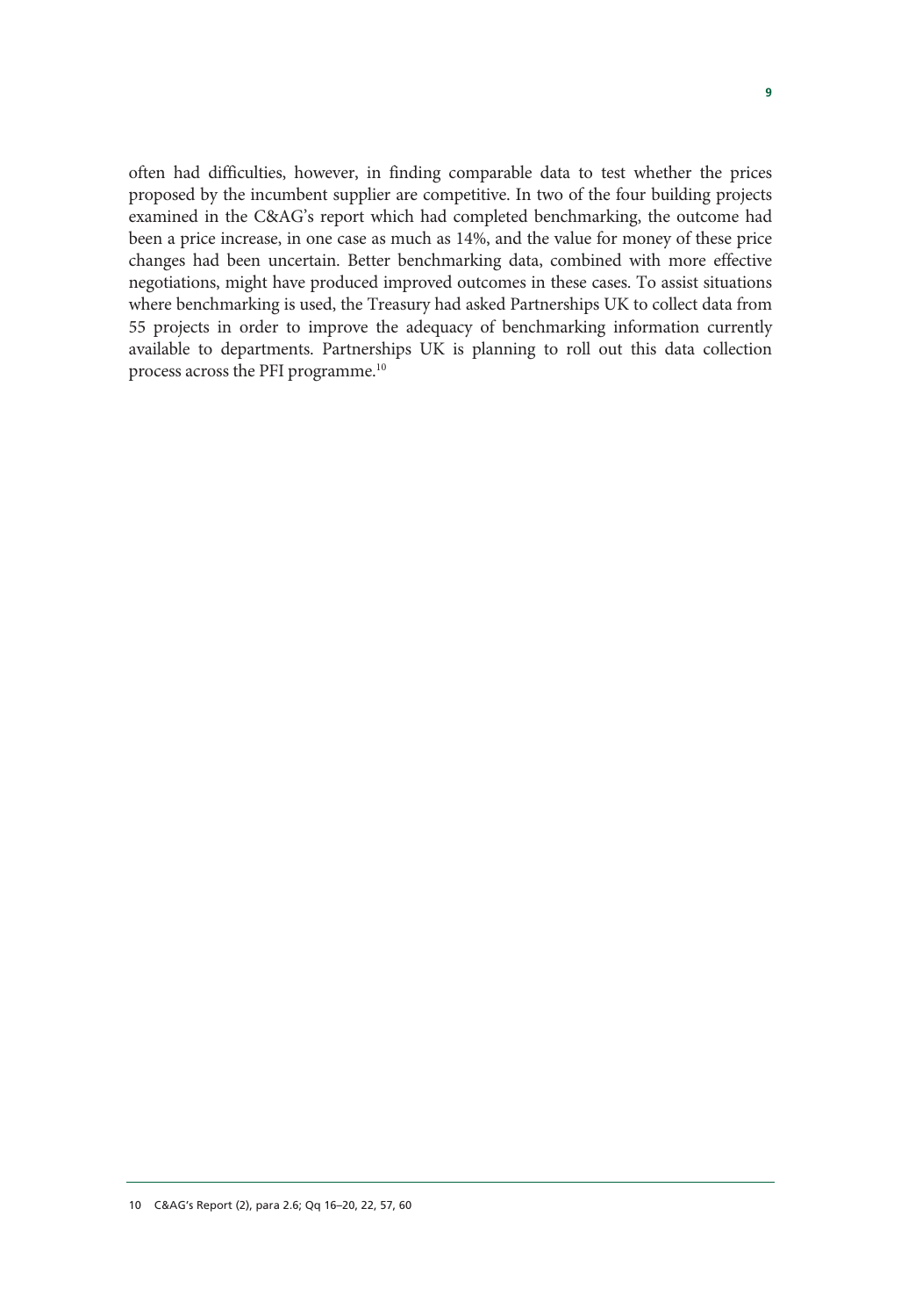# 2 Time and cost implications of tendering and negotiations

## *Time taken to tender new deals*

8. The average tendering time from initial advertisement to the close of a deal for PFI projects in 2004–2006 was 34 months, compared to 33 months for projects that closed prior to 2004, although there were significant differences even within sectors (**Figure 2**). The shortest overall tendering period was 16 months, whilst the longest was 73 months. The average cost of external advice for each project was  $\pounds 3$  million, reflecting the length of the process, and delays to the schemes (as well as putting bidders off) cost the taxpayer at least  $£67$  million in total.<sup>11</sup>

9. Such extended procurement periods and high costs highlight the complexity of negotiating PFI deals and the fact that reasons for delays are sometimes unforeseeable. The C&AG's report concluded that in most cases, the major causes of delay were either avoidable or could have been mitigated by the public sector without compromising value for money.<sup>12</sup>



### **Figure 2: The length of tendering varied widely within sectors**

Individual projects that closed 2004-06

*Source: National Audit Office* 

10. Causes of delay that could be avoided by the public sector include insufficient specifications prior to going to market, changes to the scope and design of projects, and poor process management. The Treasury agreed that its performance in working to reduce tendering times could be improved. However, it pointed to sector-specific delivery models such as Building Schools for the Future and Partnerships for Health, which have average tendering times of 22 and 20 months respectively, to demonstrate that there have been

<sup>11</sup> C&AG's Report (1), paras 3.1, 3.2–3.24

<sup>12</sup> C&AG's Report (1), para 3.7; Q 14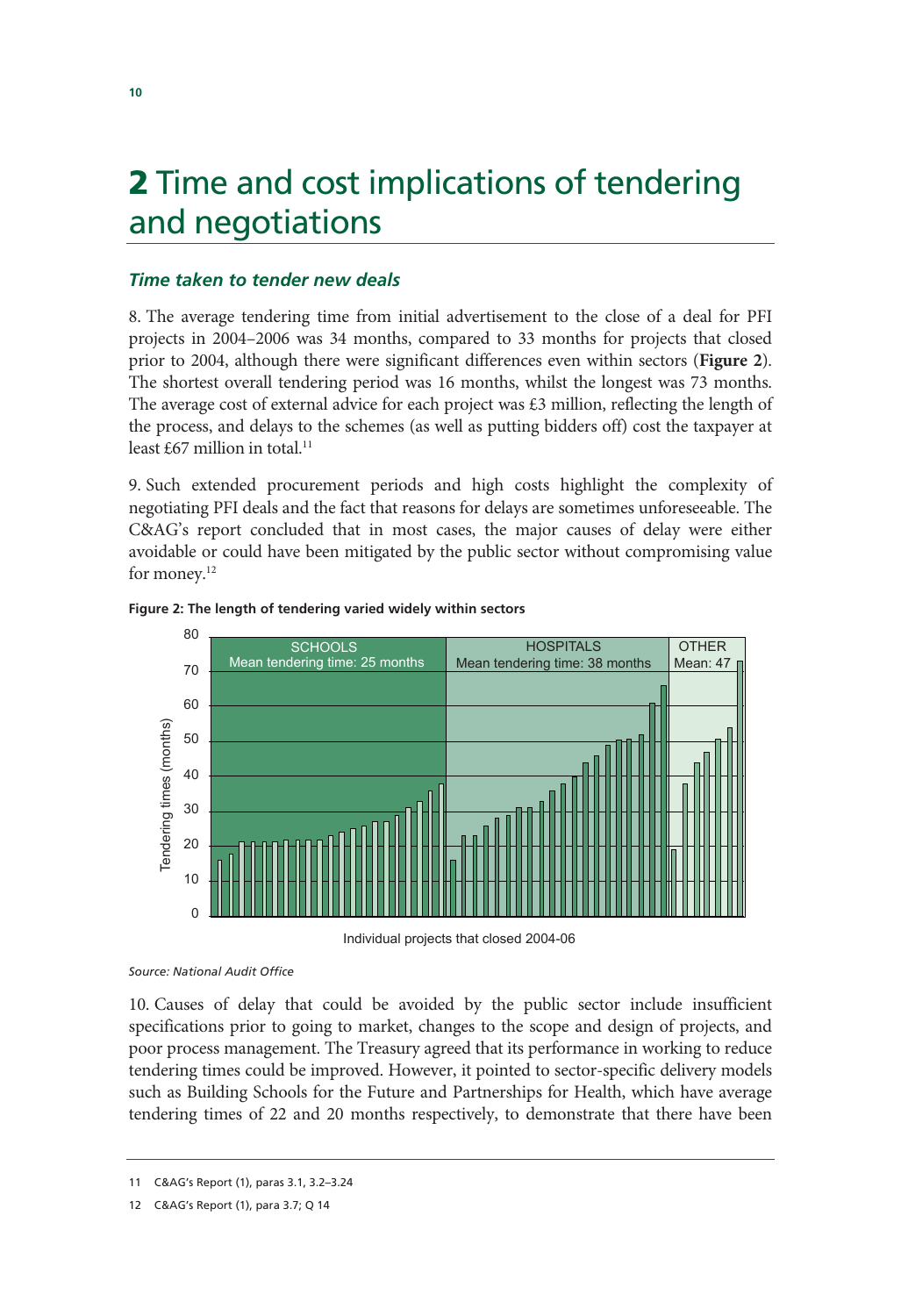some signs of progress. Sector-specific targets had also been introduced in schools, street lighting and waste PFI deals.<sup>13</sup>

### *Time taken to value test operational deals*

11. Some projects had completed value testing in between nine and 16 months but two projects had taken longer. In the case of an office accommodation project (St John's House, Bootle), the benchmarking process took just over two years because there was some difficulty in agreeing comparative data for the benchmarking exercise and the public sector rejected a proposed 16% price increase. Hereford and Worcester Magistrates Court had been trying to complete a benchmarking exercise for over three years because of difficulties in finding comparable data and there was little incentive for the private sector to complete the process since, at the time of the first benchmarking exercise, the contract only allowed for a price reduction. Generally, however, the public sector experience of the time taken to renew services within PFI contracts is very similar to that of non PFI contracts, where competitive tendering typically takes between six months and two years.<sup>14</sup>

### *Negotiations with a single bidder for a new deal*

12. As PFI projects tend to be complex procurements, it is usual for the public sector to invite bids and then choose a single, preferred bidder with whom to negotiate in detail. Even if there is a strong competitive process during tendering or value testing, the way in which negotiations are handled by the public sector after the competition has ended can be crucial to the ultimate value for money of a PFI deal. One third of the projects examined in the C&AG's report on tendering made significant changes to the project scope during negotiations with a single, preferred bidder. On average, the value of these changes (both upwards and downwards) was £4 million per project per year, equivalent to 17% of the value of each project.<sup>15</sup>

13. In the past, public authorities have requested significant changes to the design solution, the addition or removal of major equipment components, changes to the agreed services to be provided and major changes to the agreed allocation of risk. The process of Competitive Dialogue now specifies that bidders can only be asked to 'fine tune, specify and clarify their bids' once the competitive phase has concluded. The Treasury told us that it was not desirable for changes to be made after competitive tendering had ended but considered that the introduction of the Competitive Dialogue process would dramatically reduce the period where there was only one bidder (**Figure 3**), although it was too early to say whether total tendering times would also reduce.<sup>16</sup>

<sup>13</sup> Qq 9–10, 63, 72

<sup>14</sup> Qq 48–49; Ev 13

<sup>15</sup> C&AG's Report (1), paras 3.27–3.29

<sup>16</sup> Qq 14, 62–63, 85–88, 130; C&AG's Report (1), paras 1.6, 3.29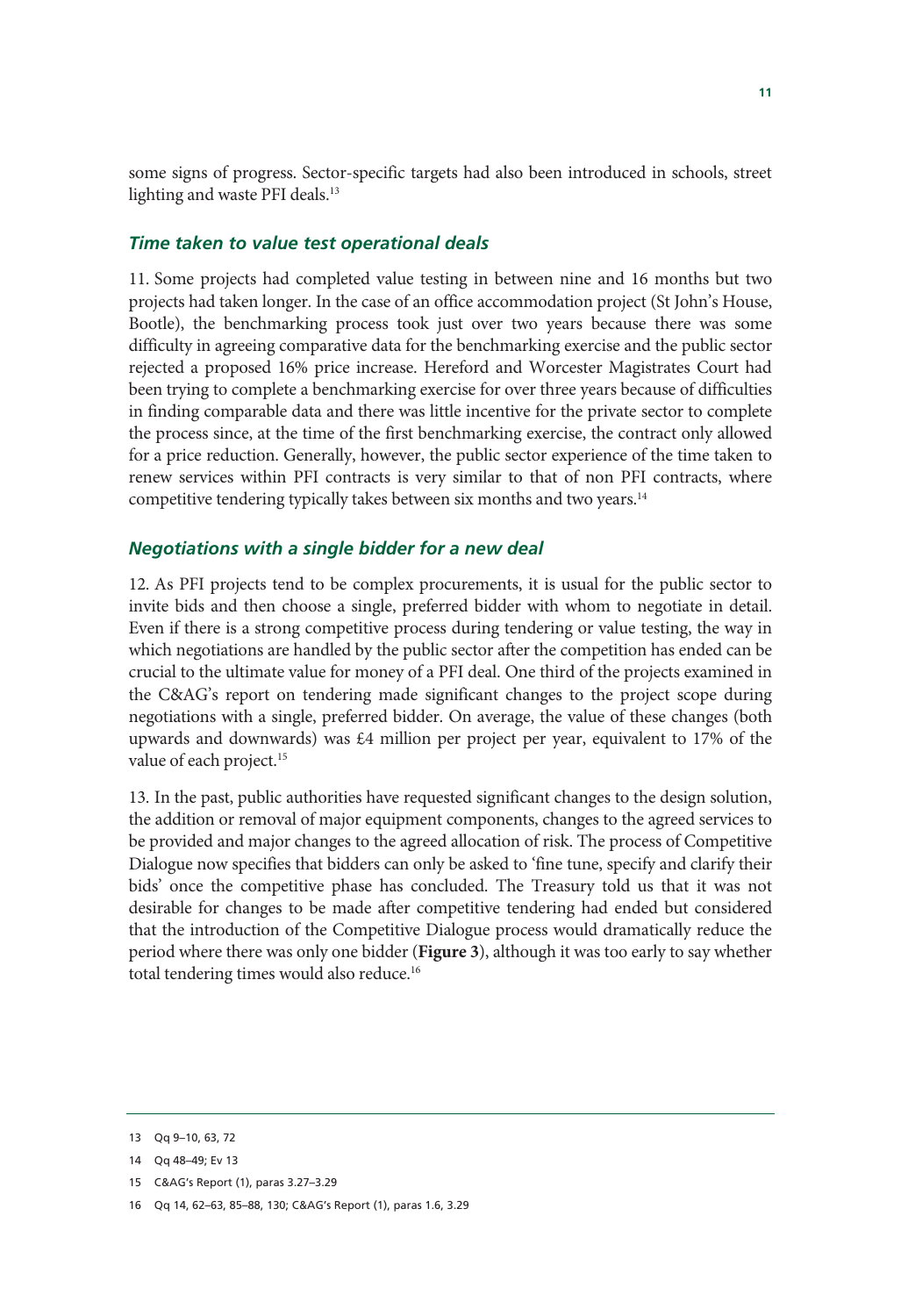

**Figure 3: Preferred bidder negotiations for projects were often lengthy** 

*Source: National Audit Office* 

### *Negotiations following the value testing of operational deals*

14. The Treasury expects public authorities to decide, on a contract by contract basis, whether to include facilities services in a PFI contract or to procure them through conventional outsourcing. In some cases, design issues may make it sensible for a construction company to both build PFI facilities and provide related services. In other cases, conventional outsourcing may allow greater competition between service providers. To date, however, conventional outsourcing has not been compared overall with the cost and quality experience of facilities services procured under the PFI.17

15. In all the building projects which had been subject to benchmarking or market testing, the public authorities have had to enter into negotiations to improve the price changes initially proposed by the private sector. In four of these seven building projects the final outcome after negotiation was still a price increase of between 1% and 14% in addition to the annual price increase for inflation allowed by the contracts. In these cases, it was uncertain whether value for money had been achieved (**Figure 4**) given that the other building projects had achieved price reductions or kept the price unchanged. It is possible, however, that some bidders may have initially set prices at below market rates knowing that price increases could subsequently be negotiated through the benchmarking and market testing process.<sup>18</sup>

16. During negotiations with suppliers as part of the value testing of services, some public sector authorities had agreed to reductions in the services being provided to keep the price of their PFI contracts affordable. These authorities considered the service levels were previously over-specified and did not expect the reductions in specifications to compromise the service delivered to the public, although it is too early to judge the outcome conclusively.19

<sup>17</sup> C&AG's Report (2), para 4(xi), 2.15; Qq 22–23,58, 61,77–81

<sup>18</sup> C&AG's Report (2), paras 2.3, 2.17; Qq 16–20

<sup>19</sup> Qq 18–21, 53–55; C&AG's Report (2), paras 2.19–2.26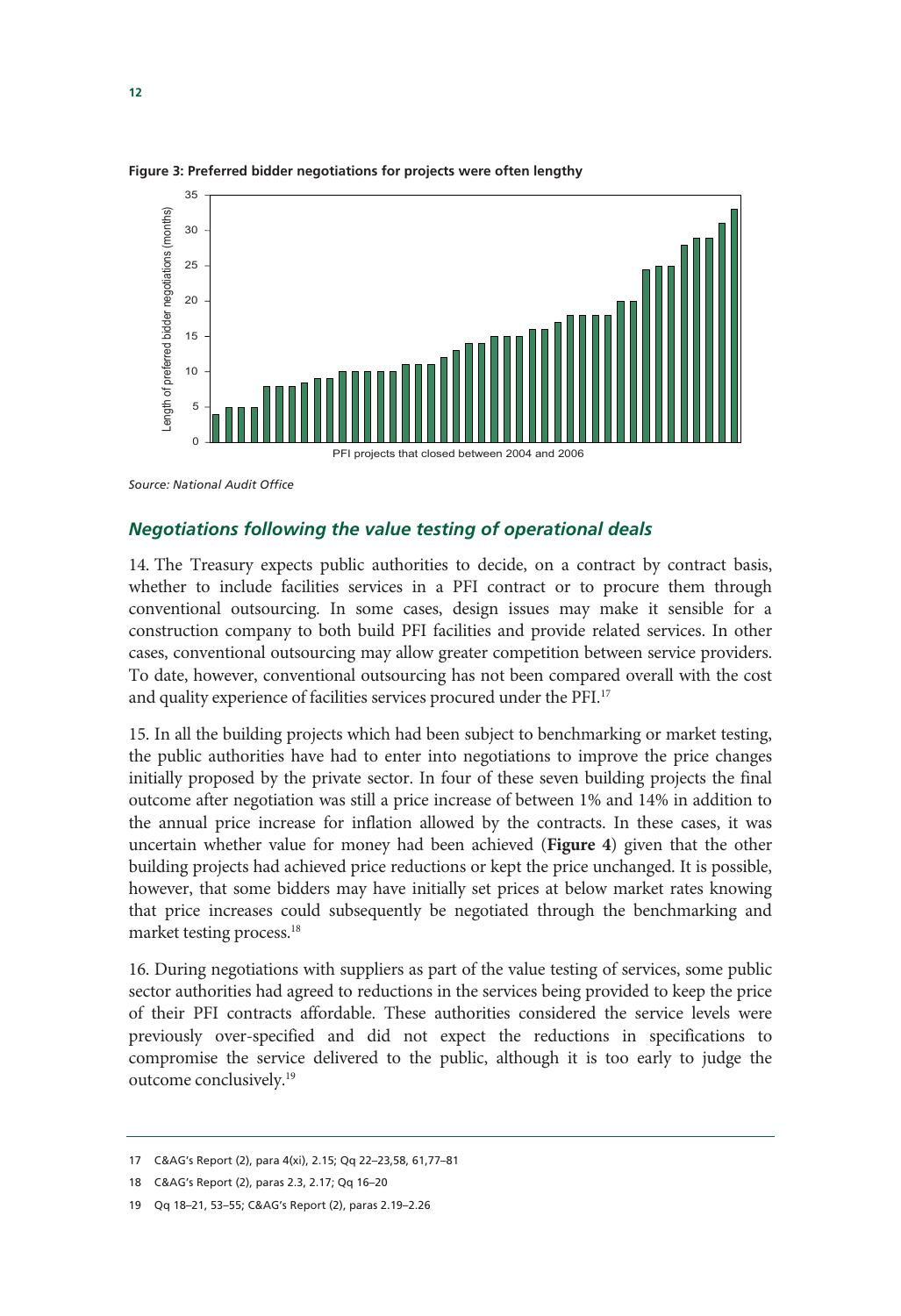| <b>Project Name</b>                              | <b>Value Testing</b><br>Method | Change in<br>Supplier<br>(after<br>market<br>testing) | Annual<br>Cost of<br><b>Services</b><br>$(2005-6)$ | Final<br>Agreed<br>Price<br>Change<br>(note) | <b>NAO</b><br>assessment<br>of value for<br>money | Service change                                                                                                                                                                                                                                                                                                                          |
|--------------------------------------------------|--------------------------------|-------------------------------------------------------|----------------------------------------------------|----------------------------------------------|---------------------------------------------------|-----------------------------------------------------------------------------------------------------------------------------------------------------------------------------------------------------------------------------------------------------------------------------------------------------------------------------------------|
| Debden Park<br>High School                       | Benchmarking                   | n/a                                                   | £0.2m                                              | $+14%$                                       | Uncertain                                         |                                                                                                                                                                                                                                                                                                                                         |
| Queen<br>Elizabeth<br>Hospital,<br>Greenwich     | Market Testing                 | Incumbent                                             | £5.7m                                              | $+6%$                                        | Uncertain                                         | Some planned<br>enhancements to<br>service not taken up to<br>keep contract<br>affordable                                                                                                                                                                                                                                               |
| Sussex<br>Partnership<br>NHS Trust               | Market Testing                 | In-house                                              | £0.9m                                              | $+5.7%$                                      | Uncertain                                         |                                                                                                                                                                                                                                                                                                                                         |
| University<br>Hospital of<br>North Durham        | Benchmarking                   | n/a                                                   | £3.5m                                              | $+1.2%$                                      | Uncertain                                         |                                                                                                                                                                                                                                                                                                                                         |
| St John's<br>House, Bootle                       | Benchmarking                   | n/a                                                   | £0.8m                                              | N <sub>o</sub><br>change                     | Yes                                               |                                                                                                                                                                                                                                                                                                                                         |
| Norfolk and<br>Norwich<br>University<br>Hospital | Market Testing                 | Incumbent                                             | £9.8m                                              | $-2.2\%$                                     | Yes                                               |                                                                                                                                                                                                                                                                                                                                         |
| Darent Valley<br>Hospital                        | Benchmarking                   | n/a                                                   | £5.1m                                              | $-2.4%$                                      | Yes                                               | A reduced office<br>cleaning regime and<br>cessation of two<br>dedicated porters for<br>each operating theatre<br>but the Trust does not<br>expect this to adversely<br>affect users. Reduction<br>in service costs also<br>achieved through<br>separate decision, as<br>part of the clinical<br>strategy, to close a<br>number of beds |

**Figure 4: Key features of the seven PFI building projects that have completed value testing of their ongoing services** 

*Note: The price changes exclude service enhancements and also the effect on the costs of the NHS Trusts of the NHS Agenda for Change which would have happened regardless of the PFI value testing process* 

*Source: National Audit Office*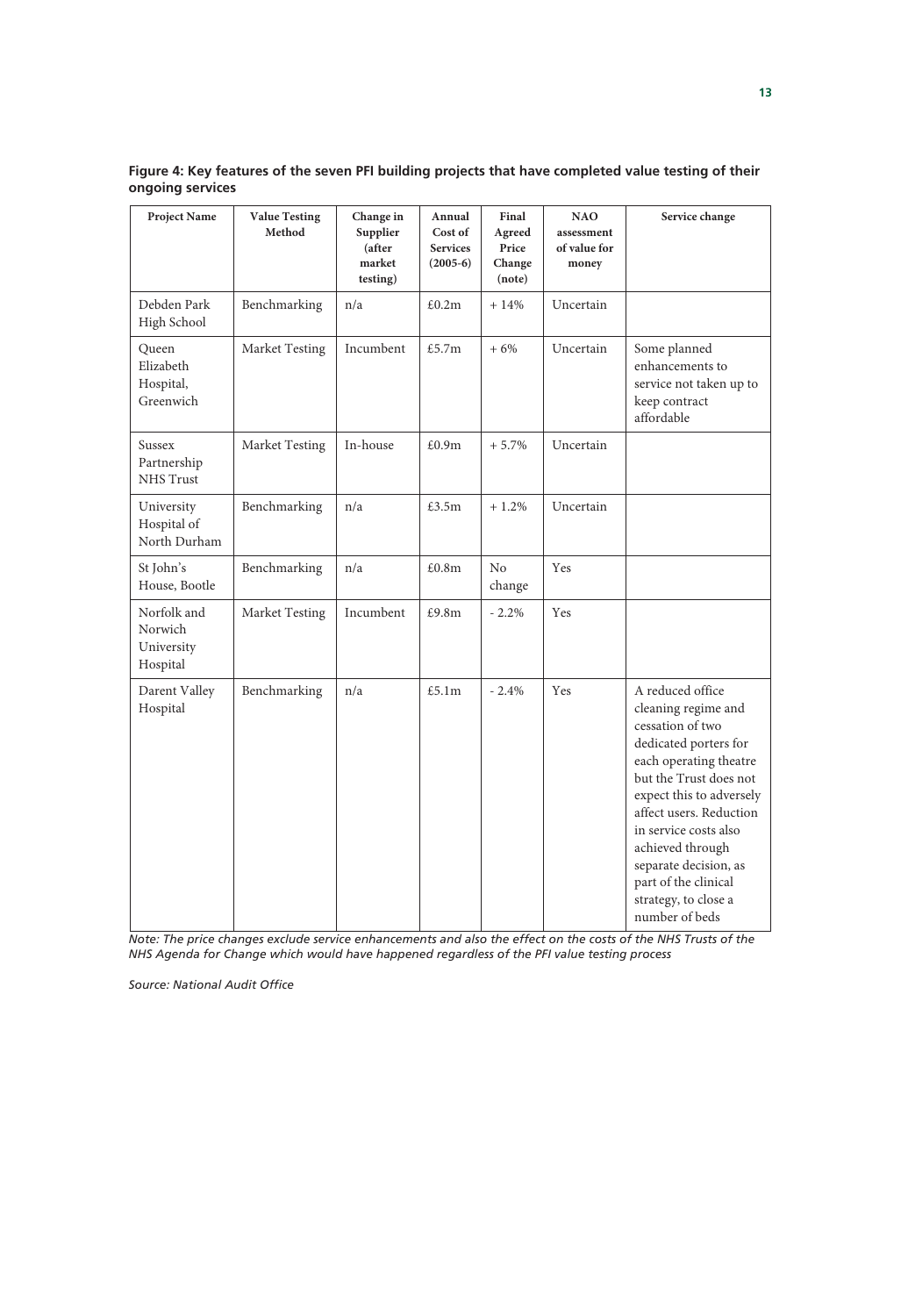# **3** Skills and expertise in public sector teams

17. Although most PFI contracts are procured and managed by local authorities and NHS trusts or other locally-based teams, many of these projects are supported by central government funding. Major Departments have established Private Finance Units with a remit to support the development, tendering and on-going management of projects in their sectors. In its policy document, Strengthening Long Term Partnerships (2006), the Treasury recognised that many Private Finance Units were inadequate and needed strengthening.

18. Apart from Private Finance Units, there are a number of other organisations with a remit to improve PFI procurement and operations. The Treasury takes the lead on policy development and chairs a Project Review Group that examines PFI projects before central government funding is provided. The Office of Government Commerce has a general remit to improve procurement across government, including complex procurement, coordinates the Government Procurement Service, and carries out Gateway Reviews at various stages in project procurement. Other organisations with a remit to improve PFI procurement and contract management include Partnerships UK and, within the local authority sector, the Public Private Partnerships Programme.<sup>20</sup>

19. Nevertheless, there is a continuing lack of PFI skills and expertise across the public sector, particularly in local authorities, NHS trusts, and other locally-based teams where officials are usually encountering PFI negotiations for the first time. The Treasury accepted that this was a major issue, and had sought to provide support through an Operational Task Force run by PUK, providing skilled secondees to local authorities, and the development of centralised programme management through bodies such as Partnerships for Schools and Partnerships for Health.<sup>21</sup>

20. While it did not have the remit to carry out any capability assessments of local authorities, the Treasury considered that the best authorities were those which had undertaken more than one procurement. Leeds City Council was cited as an example. Although its first PFI deal ran into a number of problems during the procurement, its last four deals were all tendered within 18 months with adviser costs within budget. The Director of the Council's Public Private Partnerships unit considered that the build up of expertise had enabled it to develop a better understanding of when and how to use external advisers, how to put together a project specification, and a greater commercial awareness leading to more focused negotiations with the private sector.<sup>22</sup>

21. This experience is not typical, however, and one-third of procuring authorities admit that they have insufficient resources or in-house expertise for part or all of the tendering process. A barrier to the development of this expertise is the fact that experience is not shared as widely as it could be because there is no systematic way of ensuring that lessons are shared within and across sectors. Greater recycling of experience across the public

<sup>20</sup> C&AG's Report (1), Figure 2; Q 89

<sup>21</sup> Qq 6, 28, 30, 37–41, 71

<sup>22</sup> Qq 6, 41–43; C&AG's Report (1), case example 4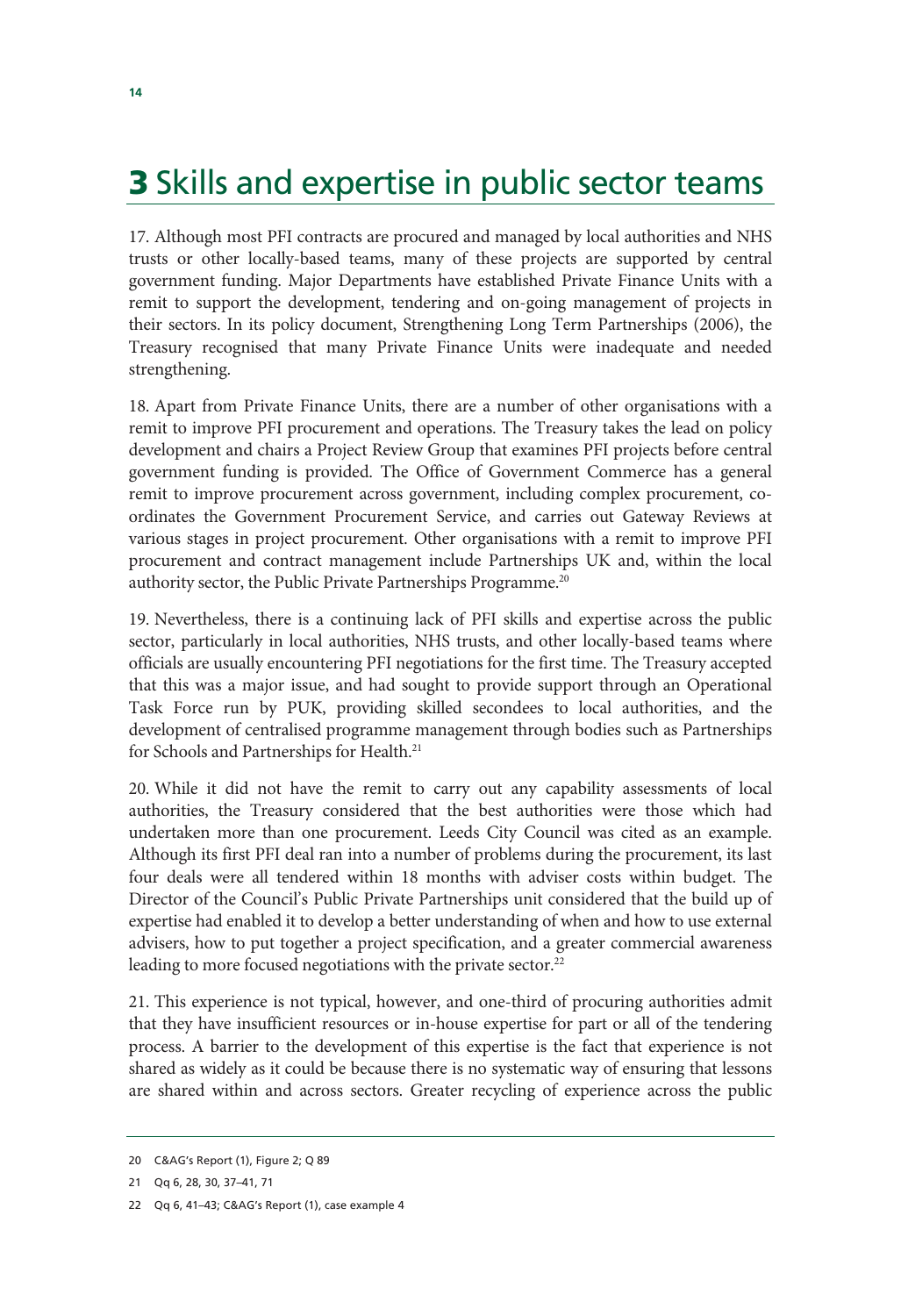sector could also lead to savings in the cost of advisers, which were on average 75% higher than budgeted on PFI projects which had closed between April 2004 and May 2006.<sup>23</sup>

22. Good negotiating skills are essential if public sector officials are to secure good deals from private sector counterparts who are usually experienced in developing and managing PFI projects. For example, project teams which had undertaken the initial benchmarkings and market testings had identified the need for negotiation skills to challenge price increases proposed by the contractors, which were up to 26% in addition to the annual price increases for inflation allowed by the contracts. The Head of PFI policy at the Treasury, who had until recently been employed as a private sector adviser to public authorities, told us that the quality of individual public sector project teams was mixed. There had, however, been improvements in recent years and the Ministry of Defence's Private Finance Unit was an example of this improvement. Public sector procurements could also be improved through the greater transfer of existing PFI procurement skills across public sector bodies. The Office of Government Commerce, as part of the reform of the Government Procurement Service, was in the process of creating a secondment model which would facilitate this.<sup>24</sup>

23. Timely and appropriate guidance can assist public authorities in procuring and managing PFI projects effectively. Detailed Treasury guidance on value testing was not, however, issued until October 2006 after the initial value tests had already taken place. But even the growing body of written guidance that now exists on how to procure and manage PFI deals is no substitute for practical experience and training to equip local officials with the necessary skills.<sup>25</sup>

<sup>23</sup> C&AG's Report (1), paras 2.9, 3.13, 3.23; Q 130

<sup>24</sup> Qq 20, 25–26; C&AG's Report (2), para 2.21

<sup>25</sup> Qq 18, 53–54, 74–76; C&AG's Report (2), paras 3.1, 3.5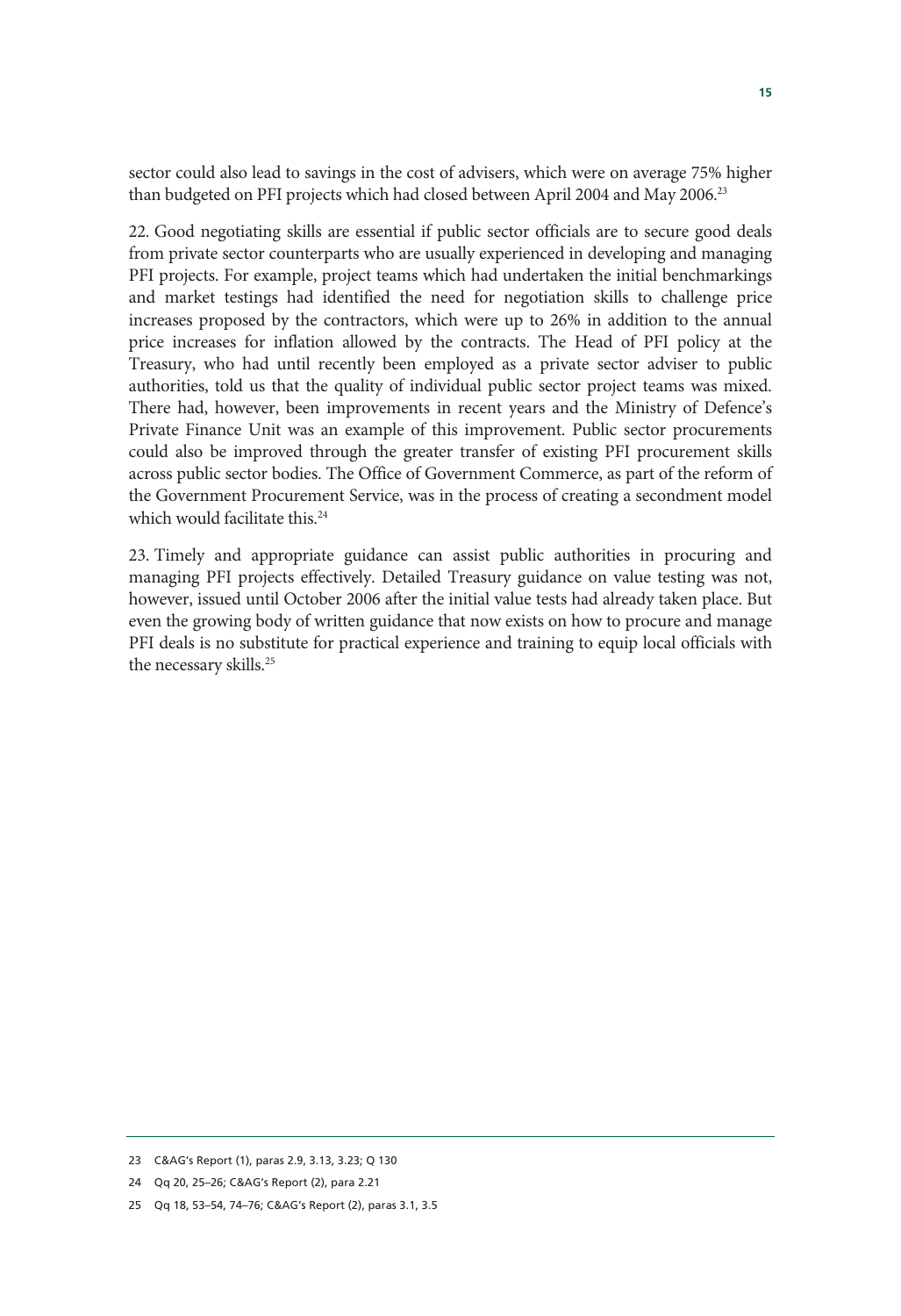# Formal minutes

### **Wednesday 10 October 2007**

Members present:

In the absence of the Chairman, Mr Alan Williams was called to the Chair

Mr Richard Bacon Angela Browning Mr David Curry

 Mr Philip Dunne Mr Austin Mitchell Mr Don Touhig

### **Draft Report**

Draft Report (HM Treasury: Tendering and benchmarking in PFI), proposed by the Chairman, brought up and read.

*Ordered*, That the draft Report be read a second time, paragraph by paragraph.

Paragraphs 1 to 23 read and agreed to.

Conclusions and recommendations read and agreed to.

Summary read and agreed to.

*Resolved*, That the Report be the Sixty-third Report of the Committee to the House.

*Ordered*, That the Chairman make the Report to the House.

*Ordered*, That embargoed copies of the Report be made available, in accordance with the provisions of Standing Order No. 134.

[Adjourned until Monday 15 October at 4.30 pm.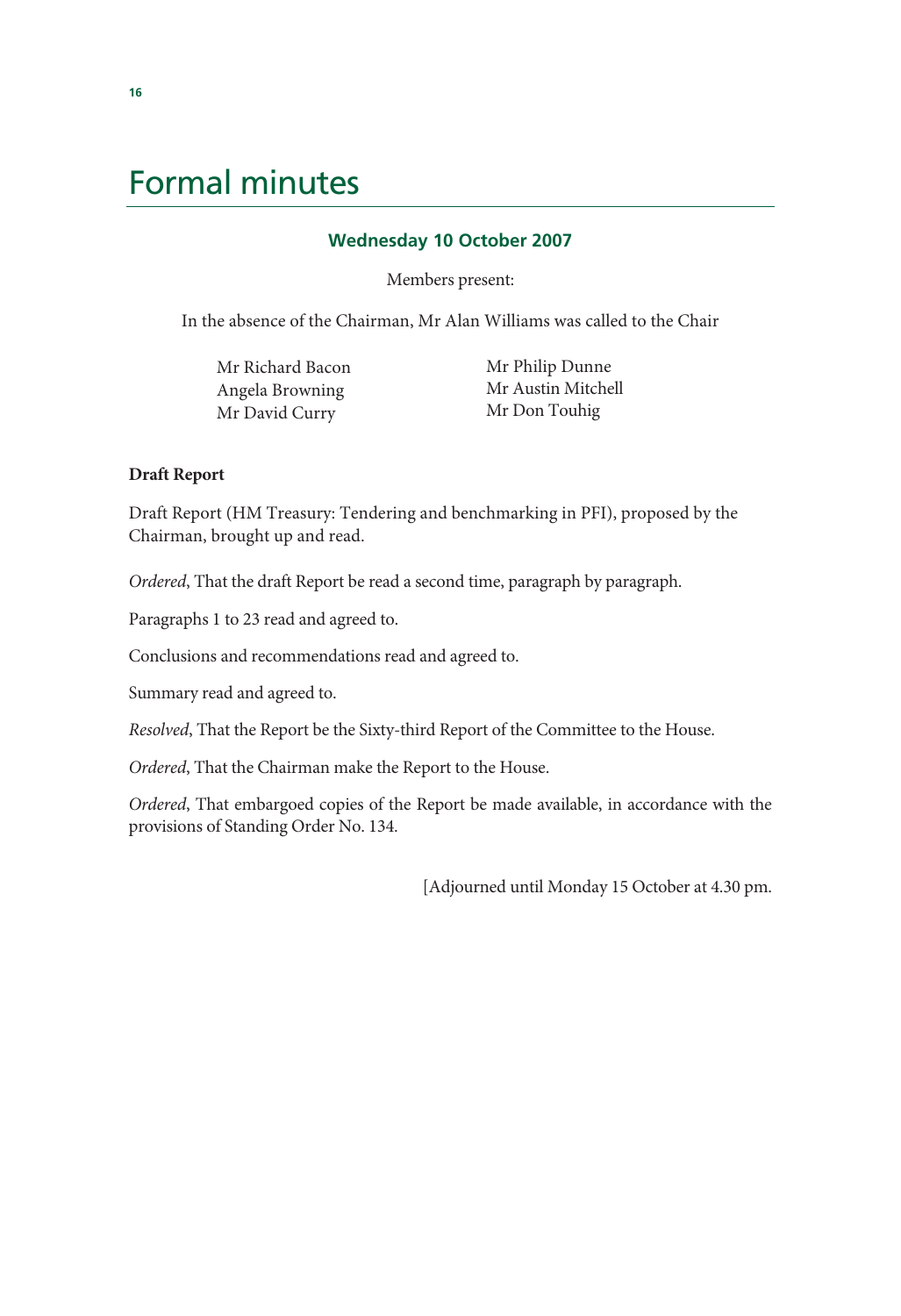# **Witnesses**

### **Wednesday 20 June 2007**

**Mr John Kingman**, Managing Director, Public Services and Growth Directorate (PSG), **Mr Jeremy Pocklington**, Team Leader, Corporate and Private Finance Team (CFP), PSG Directorate, **Mr Gordon McKechnie,** Head of PFI Policy, Corporate and Private Finance Team, PSG Directorate, HM Treasury; and Mr James Stewart, Chief Executive, Partnerships UK **Example 2018** Ev 1

# List of written evidence

| HM Treasury                                                       | Ev 13 |
|-------------------------------------------------------------------|-------|
| Exchange of correspondence between the Committee and John Kingman | Ev 14 |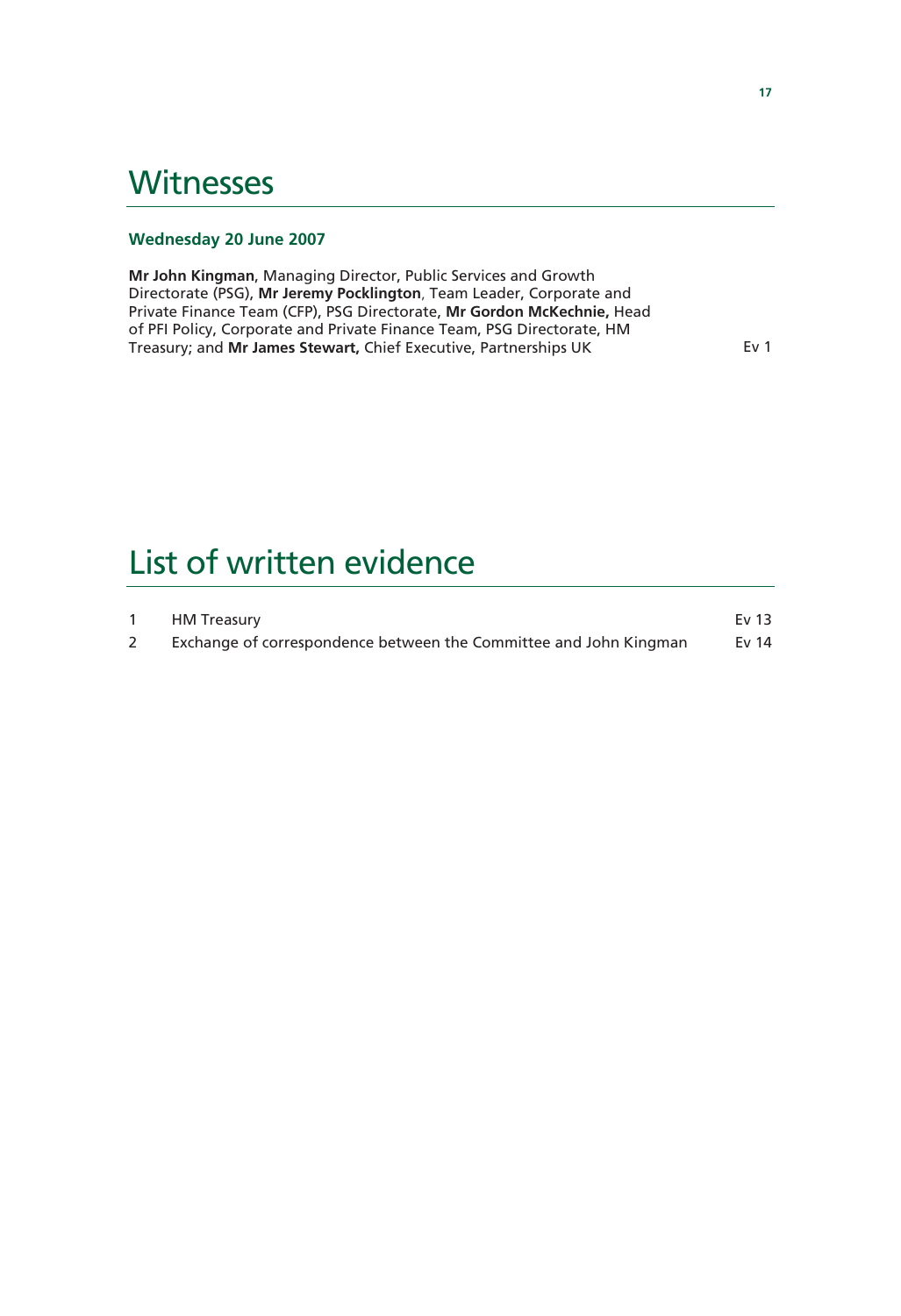# List of Reports from the Committee of Public Accounts 2006–07

| <b>First Report</b>                         | Tsunami: Provision of support for humanitarian<br>assistance                                                          | HC 25 (Cm 7018)                      |  |
|---------------------------------------------|-----------------------------------------------------------------------------------------------------------------------|--------------------------------------|--|
| Second Report                               | Improving literacy and numeracy in schools (Northern<br>Ireland)                                                      | HC 108 (Cm 7035)                     |  |
| <b>Third Report</b>                         | Collections Management in the National Museums and<br><b>Galleries of Northern Ireland</b>                            | HC 109 (Cm 7035)                     |  |
| Fourth Report                               | Gas distribution networks: Ofgem's role in their sale,<br>restructuring and future regulation                         | HC 110 (Cm 7019)                     |  |
| Fifth Report                                | Postcomm and the quality of mail services                                                                             | HC 111 (Cm 7018)                     |  |
| Sixth Report                                | Gaining and retaining a job: the Department for Work<br>and Pensions support for disabled people                      | HC 112 (Cm 7019)                     |  |
| Seventh Report                              | Department for Work and Pensions: Using leaflets to<br>communicate with the public about services and<br>entitlements | HC 133 (Cm 7020)                     |  |
| Eighth Report                               | Tackling Child Obesity-First Steps                                                                                    | HC 157 (Cm 7020)                     |  |
| Ninth Report                                | The Paddington Health Campus Scheme                                                                                   | HC 244 (Cm 7076)                     |  |
| <b>Tenth Report</b>                         | <b>Fines Collection</b>                                                                                               | HC 245 (Cm 7020)                     |  |
| <b>Eleventh Report</b>                      | <b>Supporting Small Business</b>                                                                                      | HC 262 (Cm 7076)                     |  |
| <b>Twelfth Report</b>                       | Excess Votes 2005-06                                                                                                  | <b>HC 346</b>                        |  |
| Thirteenth Report                           | Smarter Food Procurement in the Public Sector                                                                         | HC 357 (Cm 7077)                     |  |
| Fourteenth Report                           | Ministry of Defence: Delivering digital tactical<br>communications through the Bowman CIP Programme                   | HC 358 (Cm 7077)                     |  |
| <b>Fifteenth Report</b>                     | The termination of the PFI contract for the National<br><b>Physical Laboratory</b>                                    | HC 359 (Cm 7077)                     |  |
| Sixteenth Report                            | The Provision of Out-of-Hours Care in England                                                                         | HC 360 (Cm 7077)                     |  |
| Seventeenth Report                          | Financial Management of the NHS                                                                                       | HC 361 (Cm 7077)                     |  |
| Eighteenth Report                           | DFID: Working with Non-Governmental and other Civil<br>Society Organisations to promote development                   | HC 64 (Cm 7077)                      |  |
| Nineteenth Report                           | A Foot on the Ladder: Low Cost Home Ownership<br>Assistance                                                           | HC 134 (Cm 7077)                     |  |
| <b>Twentieth Report</b>                     | Department of Health: The National Programme for IT in HC 390 (Cm 7152)<br>the NHS                                    |                                      |  |
| Twenty-first Report                         | Progress in Combat Identification                                                                                     | HC 486 (Cm 7151)                     |  |
| <b>Twenty-second Report</b>                 | Tax credits                                                                                                           | HC 487 (Cm 7151)                     |  |
| <b>Twenty-third Report</b>                  | The office accommodation of the Department for<br>Culture, Media and Sport and its sponsored bodies                   | HC 488 (Cm 7152)                     |  |
| Twenty-fourth Report<br>Twenty-fifth Report | Ofwat: Meeting the demand for water<br>Update on PFI debt refinancing and the PFI equity<br>market                    | HC 286 (Cm 7151)<br>HC 158 (Cm 7152) |  |
| Twenty-sixth Report                         | Department for Work and Pensions: Progress in tackling<br>pensioner poverty-encouraging take-up of entitlements       | HC 169 (Cm 7152)                     |  |
|                                             | Twenty-seventh Report Delivering successful IT-enabled business change                                                | HC 113 (Cm 7216)                     |  |
| Twenty-eighth Report                        | ASPIRE-the re-competition of outsourced IT services                                                                   | HC 179 (Cm 7216)                     |  |
| Twenty-ninth Report                         | Department of Health: Improving the use of temporary<br>nursing staff in NHS acute and foundation trusts              | HC 142 (Cm 7216)                     |  |
| Thirtieth Report                            | The Modernisation of the West Coast Main Line                                                                         | HC 189 (Cm 7216)                     |  |
| Thirty-first Report                         | Central government's use of consultants                                                                               | HC 309 (Cm 7216)                     |  |
| Thirty-second Report                        | The right of access to open countryside                                                                               | HC 91 (Cm 7216)                      |  |
| Thirty-third Report                         | Assessing the value for money of OGCbuying solutions                                                                  | HC 275 (Cm 7216)                     |  |
| Thirty-fourth Report                        | Recruitment and Retention in the Armed Forces                                                                         | HC 43 (Cm 7216)                      |  |
| Thirty-fifth Report                         | BBC outsourcing: the contract between the BBC and<br><b>Siemens Business Service</b>                                  | HC 118 (HC 1067)                     |  |
| Thirty-sixth Report                         | <b>Reserve Forces</b>                                                                                                 | HC 729 (Cm 7216)                     |  |
| Thirty-seventh Report                       | Child Support Agency: Implementation of the Child<br><b>Support Reforms</b>                                           | HC 812 (Cm 7216)                     |  |
| Thirty-eighth Report                        | Sure Start Children's Centres                                                                                         | HC 261 (Cm 7216)                     |  |
| Thirty-ninth Report                         | Preparations for the London Olympic and Paralympic<br>Games-risk assessment and management                            | HC 377 (Cm 7216)                     |  |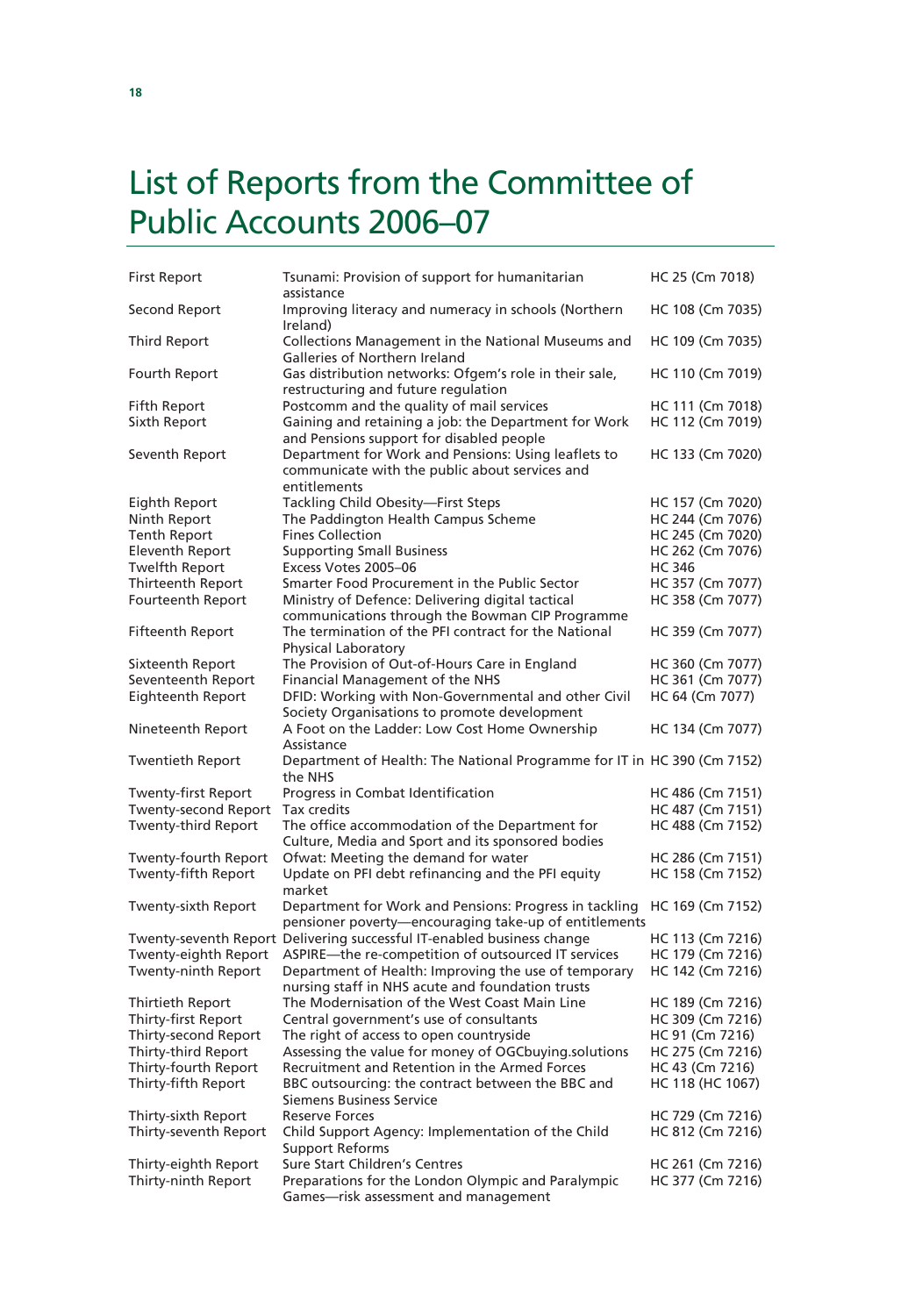| Fortieth Report            | Dr Foster Intelligence: A joint venture between the<br>Information Centre and Dr Foster LLP                                                     | HC 368 (Cm 7216) |
|----------------------------|-------------------------------------------------------------------------------------------------------------------------------------------------|------------------|
| Forty-first Report         | Improving procurement in further education colleges in<br>England                                                                               | <b>HC 477</b>    |
| Forty-second Report        | The Shareholder Executive and Public Sector Businesses                                                                                          | <b>HC 409</b>    |
| Forty-third Report         | The Restructuring of British Energy                                                                                                             | HC 892 (Cm 7216) |
| Forty-fourth Report        | <b>Tackling Anti-Social Behaviour</b>                                                                                                           | HC 246 (Cm 7216) |
| Forty-fifth Report         | Standard Report on the Accounts of HM Revenue and<br><b>Customs: VAT Missing Trader Fraud</b>                                                   | HC 250 (Cm 7216) |
| Forty-sixth Report         | Ministry of Defence: Major Projects Report 2006                                                                                                 | <b>HC 295</b>    |
| Forty-seventh Report       | Improving quality and safety-Progress in implementing<br>clinical governance in primary care: Lessons for the new<br><b>Primary Care Trusts</b> | <b>HC 302</b>    |
| Forty-eighth Report        | The Efficiency Programme: a Second Review of Progress                                                                                           | <b>HC 349</b>    |
| Forty-ninth Report         | Introduction of e-Passports                                                                                                                     | <b>HC 362</b>    |
| <b>Fiftieth Report</b>     | <b>Assets Recovery Agency</b>                                                                                                                   | <b>HC 391</b>    |
| Fifty-first Report         | Legal Services Commission: Legal aid and mediation for<br>people involved in family breakdown                                                   | <b>HC 396</b>    |
| <b>Fifty-second Report</b> | The Academies Programme                                                                                                                         | <b>HC 402</b>    |
| Fifty-third Report         | Helping newly registered businesses meet their tax<br>obligations                                                                               | <b>HC 489</b>    |
| Fifty-fourth Report        | Heritage Lottery Fund                                                                                                                           | <b>HC 502</b>    |
| Fifty-fifth Report         | The delays in administering the 2005 Single Payment<br>Scheme in England                                                                        | <b>HC 893</b>    |
| Fifty-sixth Report         | Jobcentre Plus: Delivering effective services through<br><b>Personal Advisers</b>                                                               | <b>HC 312</b>    |
| Fifty-seventh Report       | Department for Environment, Food and Rural Affairs:<br>Reducing the reliance on Landfill in England                                             | <b>HC 212</b>    |
| Fifth-eighth Report        | Department of Transport: Estimating and monitoring the HC 893<br>costs of building roads in England                                             |                  |
| Fifty-ninth Report         | Department of Health: Pay Modernisation: A new<br>contract for NHS consultants in England                                                       | <b>HC 506</b>    |
| Sixtieth Report            | Big Science: Public investment in large scientific facilities                                                                                   | <b>HC 521</b>    |
| Sixty-first Report         | Managing the Defence Estate: Quality and Sustainability                                                                                         | <b>HC 537</b>    |
| Sixty-second Report        | The Thames Gateway: Laying the Foundations                                                                                                      | <b>HC 693</b>    |
| Sixty-third Report         | HM Treasury: Tendering and benchmarking in PFI                                                                                                  | <b>HC 754</b>    |

The reference number of the Treasury Minute to each Report is printed in brackets after the HC printing number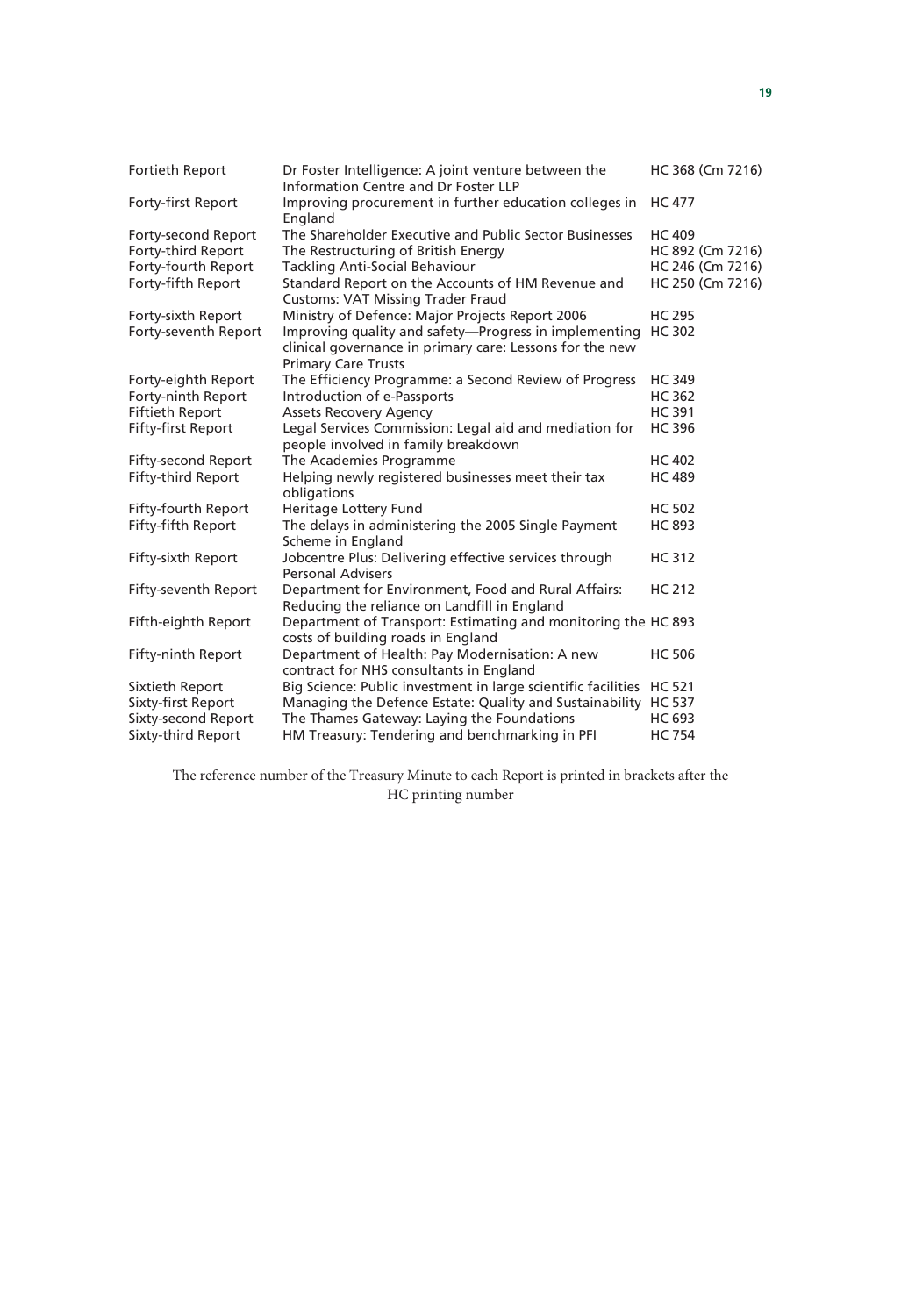# Oral evidence

### **Taken before the Committee of Public Accounts**

#### **on Wednesday 20 June 2007**

Members present:

Mr Edward Leigh, in the Chair

Mr Austin Mitchell Dr John Pugh

Mr Richard Bacon<br>
Mr Austin Mitchell<br>
Derek Wyatt

**Sir John Bourn KCB**, Comptroller and Auditor General, and **Mr David Finlay**, Director of PFI Development, National Audit Office, were in attendance and gave oral evidence.

Ms Paula Diggle, Treasury Officer of Accounts, HM Treasury, gave evidence.

#### **REPORTS BY THE COMPTROLLER AND AUDITOR GENERAL**

#### **IMPROVING THE PFI TENDERING PROCESS (HC 149) and BENCHMARKING AND MARKET TESTING THE ONGOING SERVICE COMPONENT OF PFI PROJECTS (HC 453)**

*Witnesses:* **Mr John Kingman**, Managing Director, Public Services and Growth Directorate (PSG), **Mr Jeremy Pocklington**, Team Leader, Corporate and Private Finance Team (CPF), PSG Directorate, **Mr Gordon McKechnie**, Head of PFI Policy, Corporate and Private Finance Team, PSG Directorate, HM Treasury; and **Mr James Stewart**, Chief Executive, Partnerships UK, gave evidence.

**Q1 Chairman:** Good afternoon. Welcome to the Committee of Public Accounts where today we are considering the Comptroller and Auditor General's Reports, *Improving the PFI tendering process* and *Benchmarking and market testing the ongoing service component of PFI projects*. We welcome John Kingman who is the Managing Director for Public Services and Growth Directorate from HM Treasury. Perhaps you might go through your colleagues, Mr Kingman, I think it might be easier that way rather than me just reading them all out.

*Mr Kingman:* With pleasure. On my left, James Stewart, Chief Executive of Partnerships UK (PUK); on my immediate right, Jeremy Pocklington, Head of our Corporate and Private Finance Team; and on my extreme right, Gordon McKechnie, who has recently joined us as our new Head of PFI Policy from Deloitte.

**Q2 Chairman:** Perhaps you might start by looking at paragraph 2.7 of the Comptroller and Auditor General's Report, the cost of all this. Mr Kingman, why are you letting tendering costs rise so much they are putting so many bidders off the process in the first place? Is that not rather basic?

*Mr Kingman:*I do not think that we are in a situation where we are putting bidders off, but this is something we watch rather—

**Q3 Chairman:** You have got twice as many projects only attracting two bidders, so if one drops out you have a monopoly situation, you are putting people off. The fact is that only the most experienced people, people prepared to put up with a very long tendering process are now taking part. You have made the process so complicated that you are getting less and less competition.

*Mr Kingman:* This is something that we do watch very closely for good reason. I do not think we are in a situation where we are seeing worrying shortfalls of competition on bids, but obviously if we were in that situation that would be very worrying.

**Q4 Chairman:** You are not worried that twice as many projects are only attracting two bids? *Mr Kingman:* As I say, we do watch that.

**Q5 Chairman:** You may be watching it, what are you doing about it?

*Mr Kingman:* I might ask my colleague, Mr Pocklington, to say something about that.

*Mr Pocklington:* Thank you, Mr Kingman. I think we are putting in place an agenda of measures that are designed to improve public sector procurement skills in order to improve and ensure—

**Q6 Chairman:** I am sorry, I will stop you there. We are now the most developed PPP market in the world, there are 800 projects that have already gone through the mill. Do we have to wait for another 800 projects before you get things right?

*Mr Pocklington:*I think we have already put in place a number of measures—

**Q7 Chairman:** You just told me that you are now making further changes. You are adding another patch onto the broken wine skin.

*Mr Pocklington:* The measures that we are putting in place are showing early signs of improving tendering times—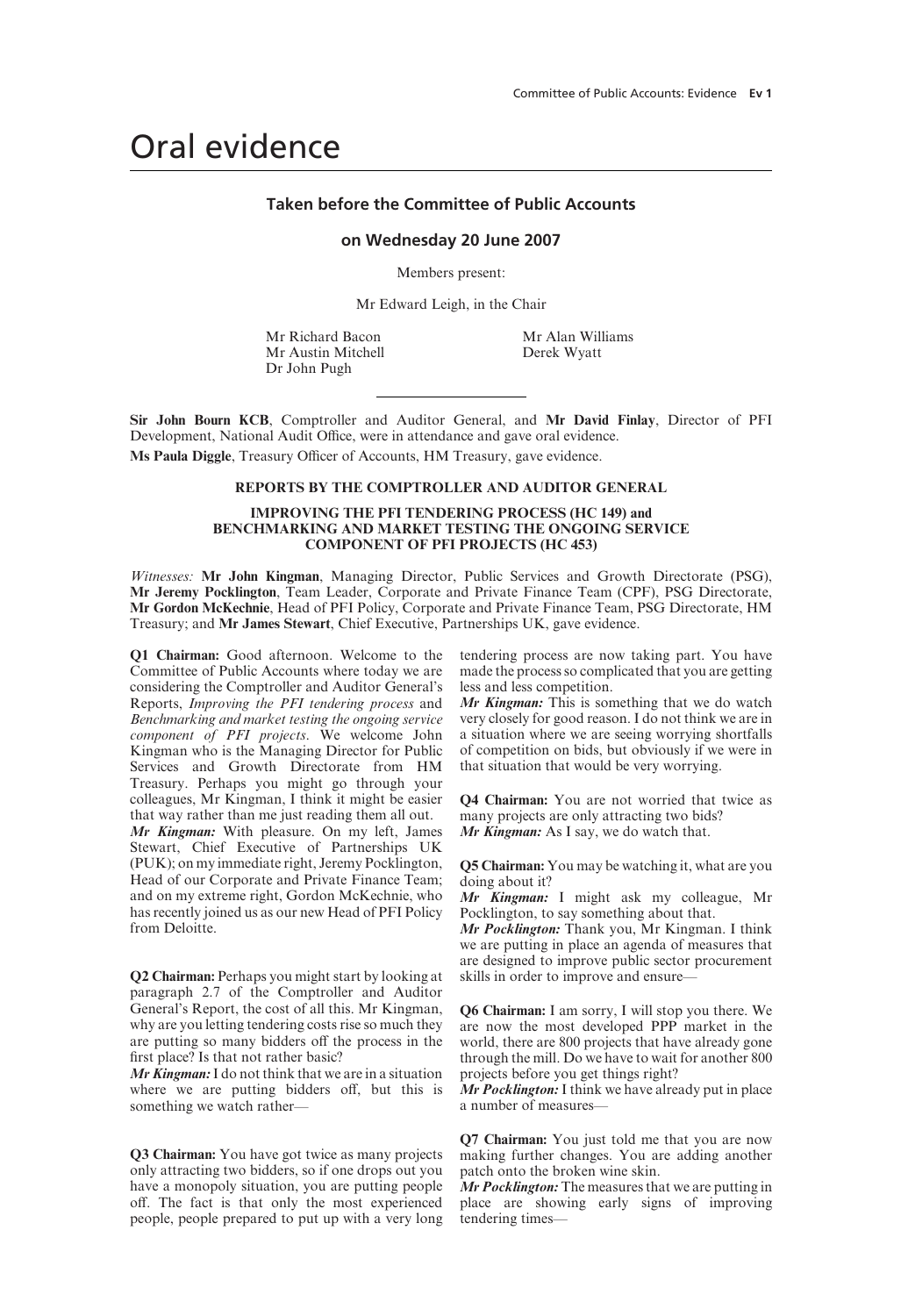#### **Q8 Chairman:** After 800 projects?

*Mr Pocklington:*—in certain sectors. A recent example is the *Building Schools for the Future* agenda where I understand that the average tendering time is 22 months, significantly lower than previous tendering times for the schools.

**Q9 Chairman:** Have a look then, Mr Kingman, at paragraph 3.1, will you? Why are tendering periods for PFI projects taking just as long now as they did four years ago? Why have times not improved? Here you are, the most developed market in the world, 800 projects already under your belt and tendering periods take just as long as they do now as four years ago.

*Mr Kingman:* I think I should be clear with you, Chairman, we agree with the NAO that the performance described in this Report is not as it should be.

**Q10 Chairman:** No, it is a very bad Report, is it not? *Mr Kingman:* I agree with the NAO that performance is not as it should be. I think it is not a correct reading of the Report that we have been, as it were, asleep on the job, we have done a great deal. We would like to see more progress. There are some early signs including, as Jeremy said, the *Building Schools for the Future* programme. I would also mention on their health programmes Partnerships for Health has completed 42 procurements with an average procurement time of 20 months and in a number of sectors we are putting in place targets to try and get this further down.

**Q11 Chairman:** Mr Stewart, is this not an indictment of what you were supposed to achieve seven years after you were set up?

*Mr Stewart:* I do not believe so.

**Q12 Chairman:** You were set up to accelerate development of procurement and implementation of public-private partnerships. Were you set up to do that seven years ago? Why have you not achieved what you were set up to do?

*Mr Stewart:* I think we have achieved a lot of what we were set up to do. The Report itself highlights the importance of a central body like PUK supporting both the Treasury, the central policy position and individual projects. To give you one example of the difference we have made-

**Q13 Chairman:** I am not interested in one example, you can always pick out one good example. I am interested in overall processes and, looking at this in the round, it does not seem to me as if you have achieved much in shortening tendering periods, which is what you were set up to do so that we might get more competition, more people applying and, therefore, lower costs.

*Mr Stewart:* I would like to pick up an example that covers the whole market, a lot of people think that the main objective of the introduction of standard contracts was to decrease procurement times; in fact, the overall objective was to improve the quality of documentation which to me is as important as the

time taken to procure. I think another general example is what we have done across programmes in investment, like BSF and LIFT, where we have seen dramatic decreases in the procurement times and procurement efficiencies in both schools and primary healthcare centres.

**Q14 Chairman:** One aspect of PFI that we were told was a very good part was that it was going to create certainty but let us look at paragraph 3.29, shall we? We see there that one-third of project teams made major changes to their projects after a single bidder had been selected. Why did you not do more, Mr Kingman or Mr Stewart, to prevent this happening? *Mr Kingman:* We agree entirely with the NAO that this is not a desirable situation. We are doing a number of things on this front, which I will ask Mr Stewart to describe, but I would say that the problem will be addressed by the new competitive dialogue process which will dramatically reduce that period where there is only one bidder in the frame.

*Mr Stewart:* I am sure we will come on to this later, but I think some of the reasons for cost increases are some of the reasons for delays. Although some of those reasons can be attributed to procurement teams, a lot of those reasons are, in fact, outside their control. For example, a project which is highlighted in this Report, the Bart's London Hospital which I was involved in, ten months of the delay was due to a planning intervention by the Mayor of London which not only increased some of the costs because of extra things that would need to be done but also introduced some delay.

**Q15 Chairman:** If you would like to have a look at figure 11, which you can find on page 18. It is the key features of the PFI projects that have value tested their services. Look along the columns there to "Final Agreed Price Change". Do you see that? *Mr Kingman:* Which Report are we on, Chairman?

**Q16 Chairman:** *Benchmarking and market testing the ongoing services component of PFI projects*, page 18. Look along that column, "Final Agreed Price Change". Now you have got some reductions. If you look down, you see "Defence Fixed Telecommunications Service" and "Foreign and Commonwealth Telecommunications Network", you have got quite heavy reductions there, which is also good, but apparently that is in the communications field where prices are coming down anyway. Generally, you see that the trend is upwards. Why is that do you think?

*Mr Kingman:* I am not sure that is correct, that the trend is upwards. The NAO concluded that five of the nine were good value for money; four of the nine were uncertain. The one here that is a significant increase, the Debden Park High School, the NAO noted that the price increase was effected by other factors that were at play at the time.

**Q17 Chairman:** It is a pretty mixed record, is it not? *Mr Kingman:* I am very content to accept the judgment of the NAO, that five of these were good value for money; four were uncertain.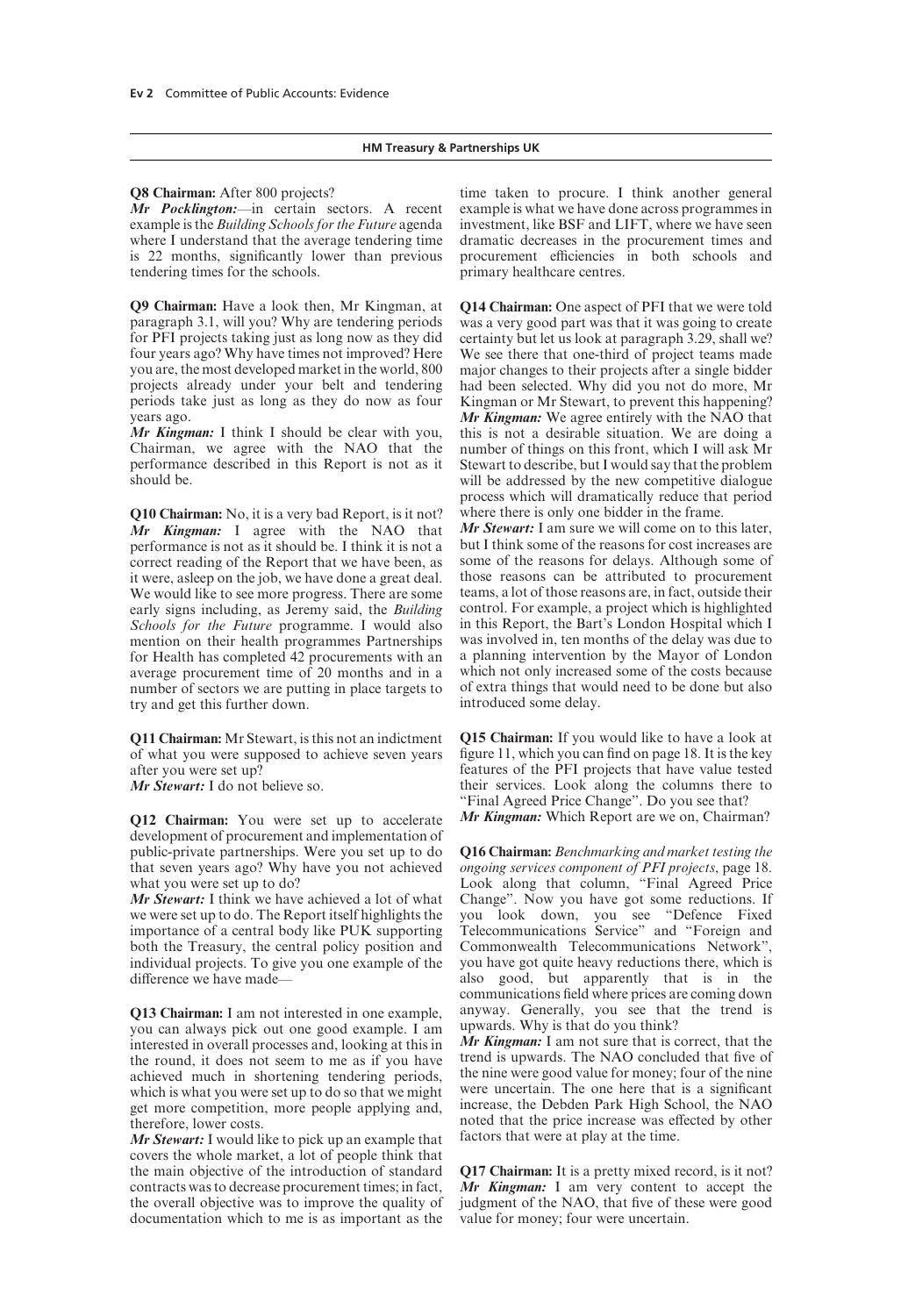**Q18 Chairman:** Let us look at benchmarking and market testing. These were obviously designed to restrain costs but, in fact, they have led to price increases. How does that, do you think, fit the picture that PFI is supposed to lead to certainty? The reference, if you want it, is benchmarking, paragraph 2.21.

*Mr Kingman:* As I say, Chairman, the question is, were the changes value for money? The judgment of the NAO was that in five out of the nine they were value for money and in four out of the nine they were uncertain.

**Q19 Chairman:** What went wrong with the four out of the nine then?

*Mr Kingman:* I am not sure anything did go wrong with the four out of the nine. It depends how you interpret the word "uncertain". You may wish to ask the NAO to unpack what they mean by "uncertain" but I am not sure there was-

**Q20 Chairman:** Perhaps the NAO could help us.

*Mr Finlay:* The situation is that there are some projects which achieve price decreases, not just the communications one, which you have already referred to, but some of the hospitals projects did get price decreases. In these other projects where a lot of the issue came down to negotiations, they were left with price increases so, given that some had achieved decreases, there was inevitably uncertainty about whether these other projects had price increases.

**Q21 Chairman:** Is it true if they have managed to limit price increases, they have only done so by reducing services? Is that right?

*Mr Finlay:* In some cases there has been some element of service reduction.

**Q22 Chairman:** Do you think that we have got adequate data to know the PFI services are value for money when there is a lack of data to compare them with conventional outsourcing?

*Mr Finlay:* The Report notes that at the moment there were difficulties in making those comparisons.

**Q23 Chairman:** What do you say to that, Mr Kingman?

*Mr Stewart:* I think we have all got to accept this Report looks at the first nine benchmarking and market testings and, in parallel with this Report, at PUK we have been asked by the Treasury to collect data on both benchmarking and market testing. That data will be used by the public sector to inform their value-testing exercises but also to provide information to the private sector to tell them when market testings are coming up so that we can encourage a supply market to develop.

*Mr Kingman:* Could I add, Chairman, the reason that we have moved from a policy that took benchmarking as best practice to one of market testings was precisely because we think that it will lead to more robust outcomes. That is a change which we made relatively recently and it is one that the NAO endorse and think likely to lead to benefit for them.

**Q24 Chairman:** Mr McKechnie, can I ask, you have come from the private sector, have you not? *Mr McKechnie:* I do.

**Chairman:** Tell us whether we are right in thinking that the private sector in the last ten years has eaten us for breakfast, because our people tend to come and go, for instance, in the Health Service, trusts run their own PFI projects, often in the private sector you have got people with years of experience, much better paid and they stay for the entire lifetime of the project. What can we learn from the private sector in the public sector? As now you are poacher turned gamekeeper, what can we learn from you? This is a question not meant aggressively. We would like to get the benefit of your advice.

**Q25 Derek Wyatt:** It is just the natural tone.

*Mr McKechnie:* My experience of public sector procurement teams is, quite frankly, a mixed experience. I have seen some that are good and some that are under-resourced and not so good. I have to say that in recent years I believe I have seen some improvements in the public sector procurement teams. My experience mainly in recent years has been with the Ministry of Defence and I think that the establishment of the Private Finance Unit in the Ministry of Defence and more recently the appointment of the commercial director there has improved matters.

**Q26 Chairman:** I think the Ministry of Defence has quite a grip on things, has it not? It is much more centrally run. What lessons can be learned from that, say, with regard to the Health Service, for instance, or education? Do we give too much independence to individual trusts in negotiating these PFI projects? Should there be maybe more central direction and help, do you think?

*Mr McKechnie:* I think that it would help if there was a greater transfer of skills around the procurement bodies, so people who are actually doing the procurement have had experience of previous ones. I think that is one of the proposals that is put forward which the OGC and the new Government Procurement Service are intending to do, to create a secondment model in order to achieve that.

**Q27 Derek Wyatt:** Good afternoon. I am interested, looking at this Report, *Improving the PFI Tendering Process* that there are three main people from the National Audit Office assisted by three others, that maybe four and a half people can write a Report to tell you what is going wrong. Rather than ask Deloitte's, why do you not just nick a few people from the National Audit Office because very quickly they are able to pinpoint what is wrong with the PFI system?

*Mr Kingman:* We are very happy to garner talent from wherever we can get it, but I think that we need—and it is something we have discussed at a previous hearing—in the Treasury, precisely as the Chairman put it, poachers turned gamekeepers,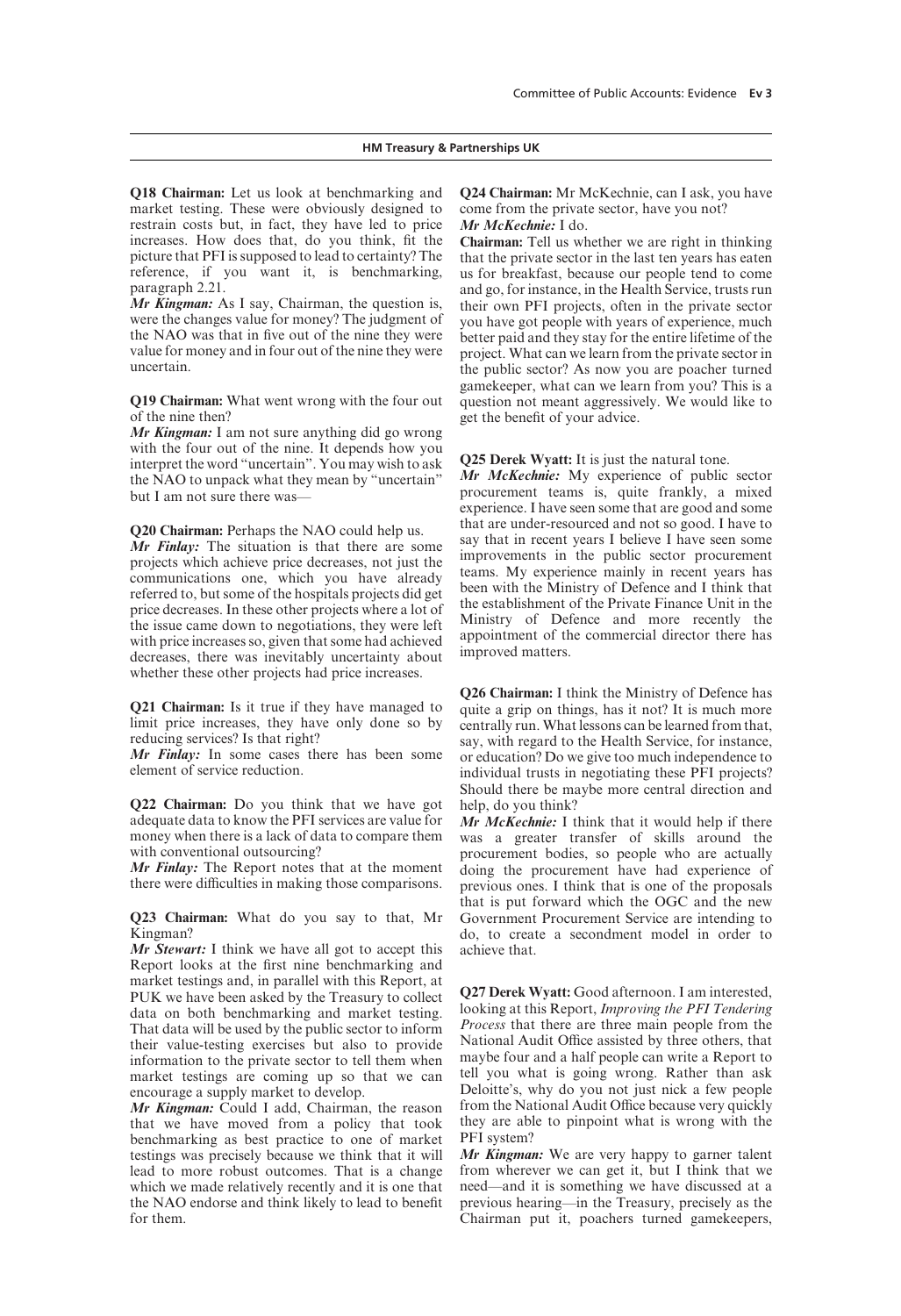#### **HM Treasury & Partnerships UK**

people who can ask the right questions and know how to make sure that we are not going to get eaten for breakfast by the private sector.

**Q28 Derek Wyatt:** Is there some reason why you do not give this PFI process out to the private sector to manage?

*Mr Kingman:* In some respects we do, in the sense that we have Partnerships UK which is, as you know, a joint venture with the private sector. In the end the Government's policy has to be made by the Government and I think it would be risky to—

**Q29 Derek Wyatt:** Any riskier than the Thames Gateway?

*Mr Kingman:* I am not an expert on the Thames Gateway, but I think it is important to bear in mind the evidence is that PFI has delivered remarkably better results than conventional procurement overall.

**Q30 Derek Wyatt:** Since 1997 we have spent £70 billion on computer systems that have not worked in Government, so it would seem to me that there is a culture inside Government that does not really understand big projects. Why not use HSBC or Deloitte's or why not use them much more to handle these things?

*Mr Kingman:* I would be the first to agree that there are significant numbers of major projects, particularly IT projects, that have gone wrong. Most of them were conventionally procured projects not PFI. The reason that we set up OGC was precisely to have some serious private sector expertise to tackle these sorts of problems and I am really pleased that we have just attracted an excellent new commercial chief executive of OGC. We do have these skills but I do not think we can sub-contract policy decisions that are for Government and ministers to a private sector firm without losing value.

**Q31 Derek Wyatt:** Just reassure me, I had a PFI hospital that was in five small hospitals, a community hospital, in four different local authorities, a minefield, but it made lawyers and accountants very wealthy. What I did was I went to the Health Minister to ask if she could explain how it worked and she said it was a matter for Sheffield, and Sheffield would make the decision about the PFI. I then found that in the Treasury there was a health PFI specialist and I went across to see her. She said under no circumstances would they allow this PFI to go forward. It took 18 months in the Health Service for them to say, "This isn't a bad idea", but I already knew that the Treasury were going to say no. Please tell me that does not happen any more. *Mr Kingman:* I would hope it does not happen very often. I am not aware of the details of the case obviously, but it does not sound very sensible.

**Q32 Derek Wyatt:** Do you have regular meetings with the PFI teams across Government?

*Mr Kingman:* Absolutely, yes.

**Q33 Derek Wyatt:** Regular, weekly? These are big projects that are going across. We have had one at Dartford, a brand new hospital that has gone broke already in the space of seven years, £100 million, I think.

*Mr Pocklington:* My team is in regular contact with PFUs around Whitehall.

**Q34 Derek Wyatt:** What does that mean, "regular"? *Mr Pocklington:* Different members of my team would be in touch probably on a daily basis, members of PFUs have more structured meetings.

**Q35 Derek Wyatt:** I am trying to understand how the Treasury already knew they were not going to approve. Okay, it was only a £50 million thing, but it is still £50 million. How quickly do you tell the opposition, as it were, in Government, "This isn't stacking up, guys"?

*Mr Kingman:* I really do not know the details of the case.

**Q36 Derek Wyatt:** Forget that particular one, but there must be others where they go up in each department to the top silo man and then come across to you. The reason the delay is, I would maintain, there is bouncing going up and down the Department and they are trying to double-guess what you are thinking.

*Mr Kingman:* The situation described is not one we try to run at all. In the first instance, we would not tend to think of the Department as the opposition. What we try to do is have very close relationships with PFUs, precisely so you do not have this long bureaucratic process but so that departments understand clearly what it is that are the Treasury's principles which we set out in guidance and so on. Quite often they come to us and say, "We have got an issue. How do you think that might play out?"

**Q37 Derek Wyatt:** I think I have exhausted that one. What makes me as nervous is the lack of financial skills in local authorities, so what do you do? Do you actually say your own information—if it is confidential I understand—we have got to say, "Look, we have got league one players, we have got league two and league three. If we are going to give league two and league three players some PFIs, listen, we need to upskill that group"? If you say those sorts of things, what do you do to upskill the knowledge base of local authorities there?

*Mr Kingman:* As you know, we do not control local authorities.

**Q38 Derek Wyatt:** I know. One of the great criticisms is there is not enough skill in handling this at local authority level.

*Mr Kingman:* We would agree that is a major issue. What we have sought to do is, firstly, to give help and support through the Operational Task Force which local authorities have access to and, secondly, to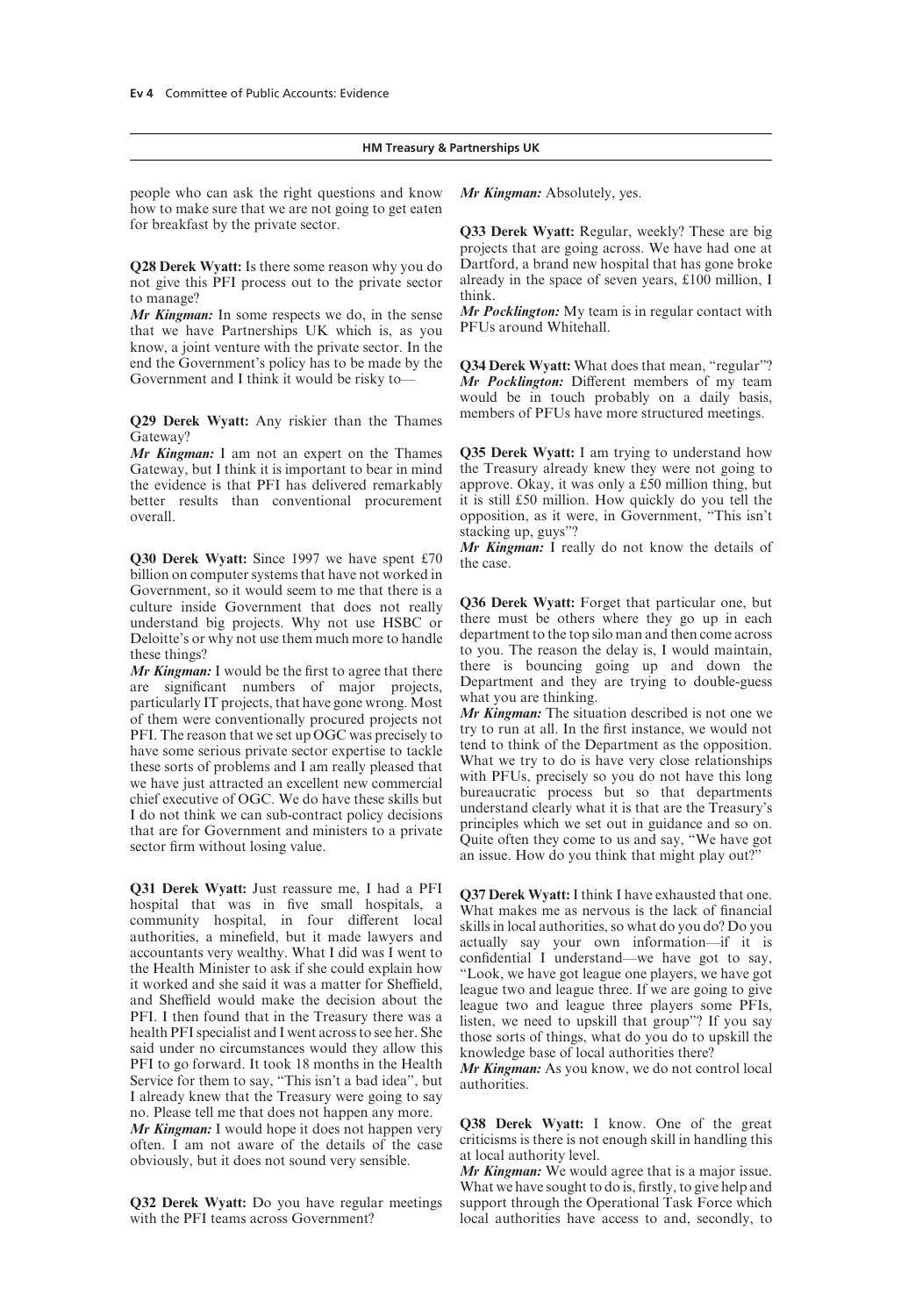#### **HM Treasury & Partnerships UK**

provide secondees so that a local authority that is doing something can get a skilled person to help them. James may want to add.

*Mr Stewart:* I think it is a challenging issue. In the world we live in local authorities are responsible and accountable for their own procurements and there is a tension when the centre tries to tell local authorities what to do. Some of the problems have certainly been overcome in the *Building Schools for the Future* programme where there is a strong central body that—

**Q39 Derek Wyatt:** It is huge amounts of money being released.

*Mr Stewart:* It is a £2.5 billion a year programme, so I think those sums are justified. Unfortunately, you have individual procurements going on in individual local authorities, if you are trying to provide the skills that you are talking about, it does not come for nothing.

**Q40 Derek Wyatt:** Are you able to put into the public domain those local authorities that have been to talk to you asking for advice in upskilling? Is that a confidential thing? I would like to get a better idea of which local authorities are any good. Could you provide a league table for us?

*Mr Kingman:* No, I do not believe we could. We certainly do not do any formal assessment of capability.

**Q41 Derek Wyatt:** Does the Audit Commission do that? Do you talk to the Audit Commission to say, "Listen, I know you analyse the local authorities into good, fair, weak and all that, but if it is weak and fair in this area, what goes in to help these local authorities get better?"

*Mr Stewart:* The answer is the best local authorities are those which have done more than one procurement and I think Leeds is highlighted in this Report as a Council that improved its performance over a number of PFIs. One of the initiatives in the *Building Schools for the Future* programme has been for Partnerships for Schools to arrange to capture skills in the local authority market and transfer them from one local authority to another. Unfortunately, a lot of the data that you are asking for is anecdotal rather than comes in any formal manner.

**Q42 Derek Wyatt:** You do not say, "Oh, goodness me, it is Kent again"?

*Mr Stewart:* Kent are quite good, they have done a number of procurements.

**Q43 Derek Wyatt:** Luckily, it is my authority. That is why I am asking.

*Mr Stewart:* They have done a number of procurements.

**Q44 Derek Wyatt:** In the various stages—the Chairman said it is getting longer and longer, or it is not getting shorter, the procurements thing—there is nothing you can do on-line, you cannot take three stages on-line confidentially and move them faster between departments and so on? Must this all be a paper and meeting process or is it on-line? Can you offer a confidential intranet system to help with the bidding process and the deal-making?

*Mr Pocklington:* I think there are a number of aspects in which the Treasury helps and assists and also holds local authorities to account. We have already discussed the important standard contract which is designed to improve the quality and consistency of PFI procurements across the public sector. The Treasury also runs the Project Review Group which is required to approve all local authority PFI projects and that provides us in the Treasury with an opportunity to scrutinise projects and the advisory teams at two stages in the lifecycle of a project.

#### **Q45 Derek Wyatt:** On-line?

*Mr Pocklington:* No, this is a real meeting with representatives from the project.

**Q46 Derek Wyatt:** There is nothing you can do using technology to speed up the process?

*Mr Pocklington:* We provide all our guidance online.

**Q47 Derek Wyatt:** I know, but I am thinking about filling in forms and getting the thing done, it is too complex.

*Mr Kingman:* I think the impression that it is all about forms and bits of paper is not the world I recognise really. This is more a world of personal relationships. The Operational Task Force, for example, is a phone-based system. I am very clear there are things that can be done to speed up the process, but I do not think the process problems we have here are really one of bits of paper moving around the system.

**Derek Wyatt:** Thank you, Chairman.

**Q48 Dr Pugh:** I could not help noticing—it is not very far away from me—that St John's, Bootle more or less broke the record for a benchmarking exercise lasting, I think, twice as long as the nearest competitor. I wondered whether you could tell us a little bit about what went wrong there because if benchmarking is a good thing, surely it ought not take that long to do?

*Mr Kingman:* I am not sure, I am afraid, there is anyone here who knows enough about that case. We would be very happy to send you a note about it.<sup>1</sup>

**Q49 Dr Pugh:** Could you send us a note on that? It would be useful. It would be surprising and obviously a very expensive exercise and if you also indicate in your note what the whole benchmarking exercise, if it lasted two years, cost. You mentioned quite voluntarily earlier *Building Schools for the Future*. Presumably, *Building Schools for the Future* includes not just simply the actual physical fabric of the schools themselves but some soft services as well, they are going to be involved too in the PFI contracts. Does the provision of soft services include, for example—because schools in the future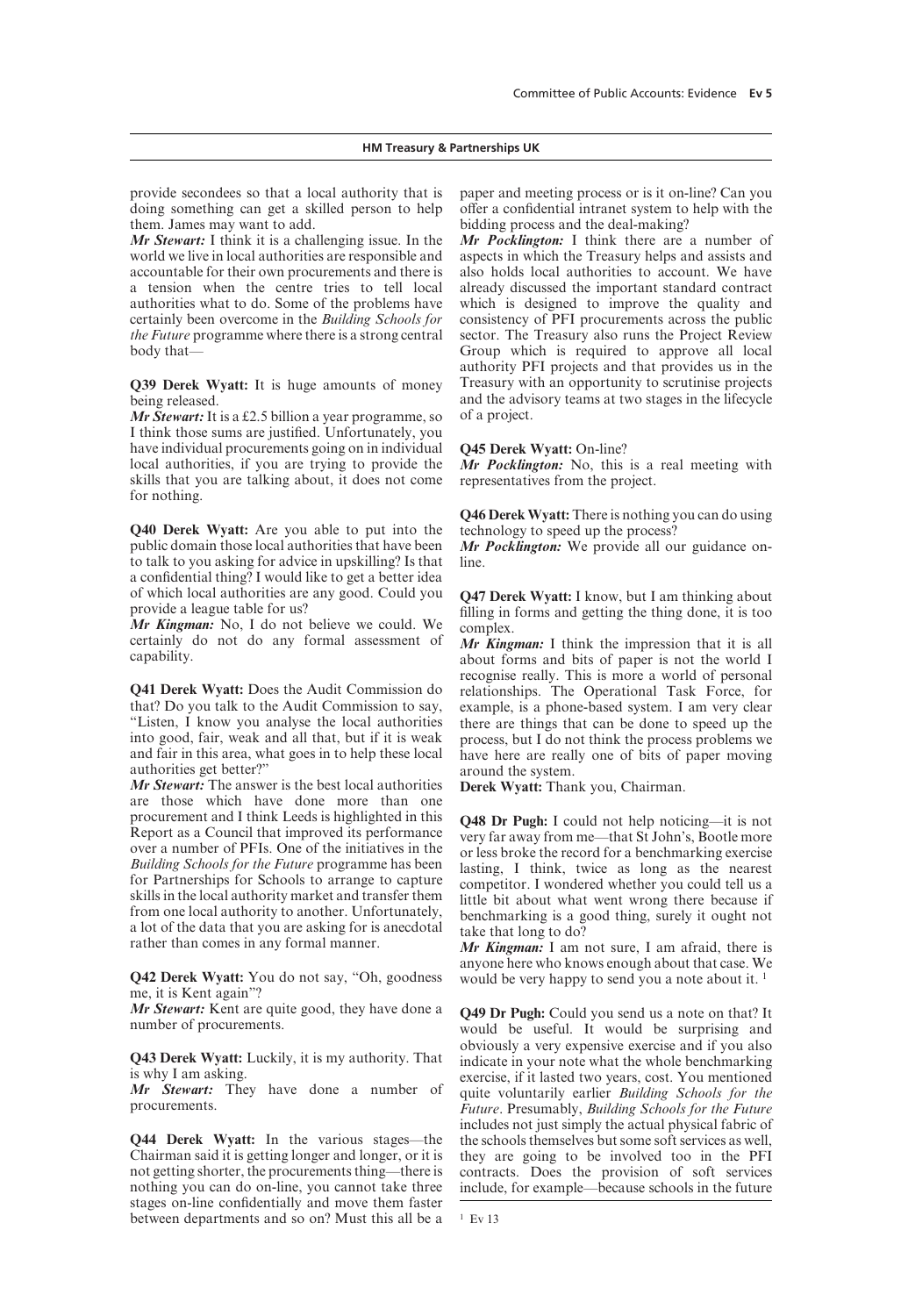are going to be quite different from schools in the past and they are going to have a very heavy IT role and so on—the supply of software or IT support? *Mr Stewart:* One of the main objectives of that programme was to incorporate the integration of ITC into the design of the building and ultimately to improve educational standards so, yes, the ITC supply is an integral part of that. Two years into the programme Jim Knight, who is the Minister for Schools, has asked for Partnerships for Schools to look into that issue to see how it is going.

**Q50 Dr Pugh:** So it is an integral part so there will obviously be some fairly lengthy contracts involved for software services?

*Mr Stewart:* I am not convinced, but I will check, that it is actually the educational software; it is more the hardware, the wiring and the white boards.

**Q51 Dr Pugh:** What I am interested in is whether there will be provision for market testing that element of the PFI, because you can imagine that schools start off in a situation they are comfortable with and then they get told five or six years down the line, "I am sorry, it is time for an upgrade and you must have product  $X$  or supplier  $Y$ ," and they cannot get out of it because there is no provision in the contract for benchmarking or market testing or outsourcing or any other alternative. Please assure me that is not the case.

*Mr Stewart:* That is not the case. To the extent that there is technology refresh it would be certainly one of those services which is benchmarked but, as I said, I think there is a very low educational software element.

**Q52 Dr Pugh:** In terms of soft service PFI provision of that, what is the average length of contract we are talking about for cleaning or catering, or whatever? What do schools and hospitals and so on sign up for, on average?

*Mr Stewart:* It is five to seven years.

**Q53 Dr Pugh:** And when they come to negotiate it, and I think it is specified in the NAO document, they are not in such a strong position, are they, because I think on page 12 of the Report on benchmarking it says that Nabarro looked at the robustness of the contracts and concluded that most of the benchmarking clauses and half of the market testing clauses were expected to have limited effectiveness. Why is that and what are we doing about it?

*Mr Kingman:* We agree that this is not a desirable situation that is described here. It is important to note that these were early contracts being looked at, and the NAO note in their Report that the quality of the contracts has improved since then, which is obviously important. I think it is important to bear in mind that whilst these contracts clearly were not as good as they could have been, in practice where authorities have had these contracts they have found ways to negotiate with contractors, and there is one such situation described in the Report.

**Q54 Dr Pugh:** If I were in a very weak legal position and I was going back to the contractor saying, "It is getting rather costly now or the amount you are demanding is more than we can afford," as seems to be happening in some places in hospitals and schools, I would imagine that I would be dependent upon a fairly compliant supplier who needed further business and needed to remain fairly amenable, but if I came across a supplier who wanted his pound of flesh it would seem fairly evident that unless the legal contracts are really robust he would get it, would he not?

*Mr Kingman:* I am not in any way defending contracts that are anything other than completely robust and I agree with the NAO that it is not desirable that Nabarro think these contracts were not tight enough.

**Q55 Dr Pugh:** One sign this was going on to a greater or lesser extent would be if a negotiation resulted in the person negotiating on behalf of the hospital or school realising that their position is weak, realising they have not got the money to pay the extra, realising they are in a fix, what they normally do is reduce the spec and they would actually ask for a little less from the contractor. Do you monitor that happening in PFIs? Have you got any figures on how many negotiations result in the person being provided with the service simply asking for less? *Mr Kingman:* We certainly do monitor all PFI projects and indeed we publish data on them and I am going to ask James to say something about that in a moment. I just want to say there are case studies where bodies have had contracts that were not sufficiently tight but they nevertheless have managed to negotiate quite good arrangements. I am told there is the case of Victoria Dock Primary School which put in place an agreed profit-sharing scheme with the private sector that allowed them to take a share of the gains going forward.

**Q56 Dr Pugh:** Forgive me, I am sure there are anecdotes good and bad. What I really wanted to know is whether you could spot a general trend and one indicator that things were going really badly for people being provided with soft services under PFI would be a general trend to ask for a lesser spec as a way of getting by.

*Mr Kingman:* I do not think there is any general trend, partly because there have been so few of these benchmarking/market testing projects so far at the stage we are at in the programme.

**Q57 Dr Pugh:** You could not furnish any data on that now?

*Mr Stewart:* On benchmarking specifically, a typical benchmarking clause might say if the increase in the cost was beyond a certain figure then you have to go to market testing, so that is one of the protections that is built in the model. On the data front what we have been asked to do, as I said, is collect data. So far we have been to 43 project managers, which covers around 55 projects which we consider to be pilots, so the data is being collected, and one of the things we have held back on is going out to any more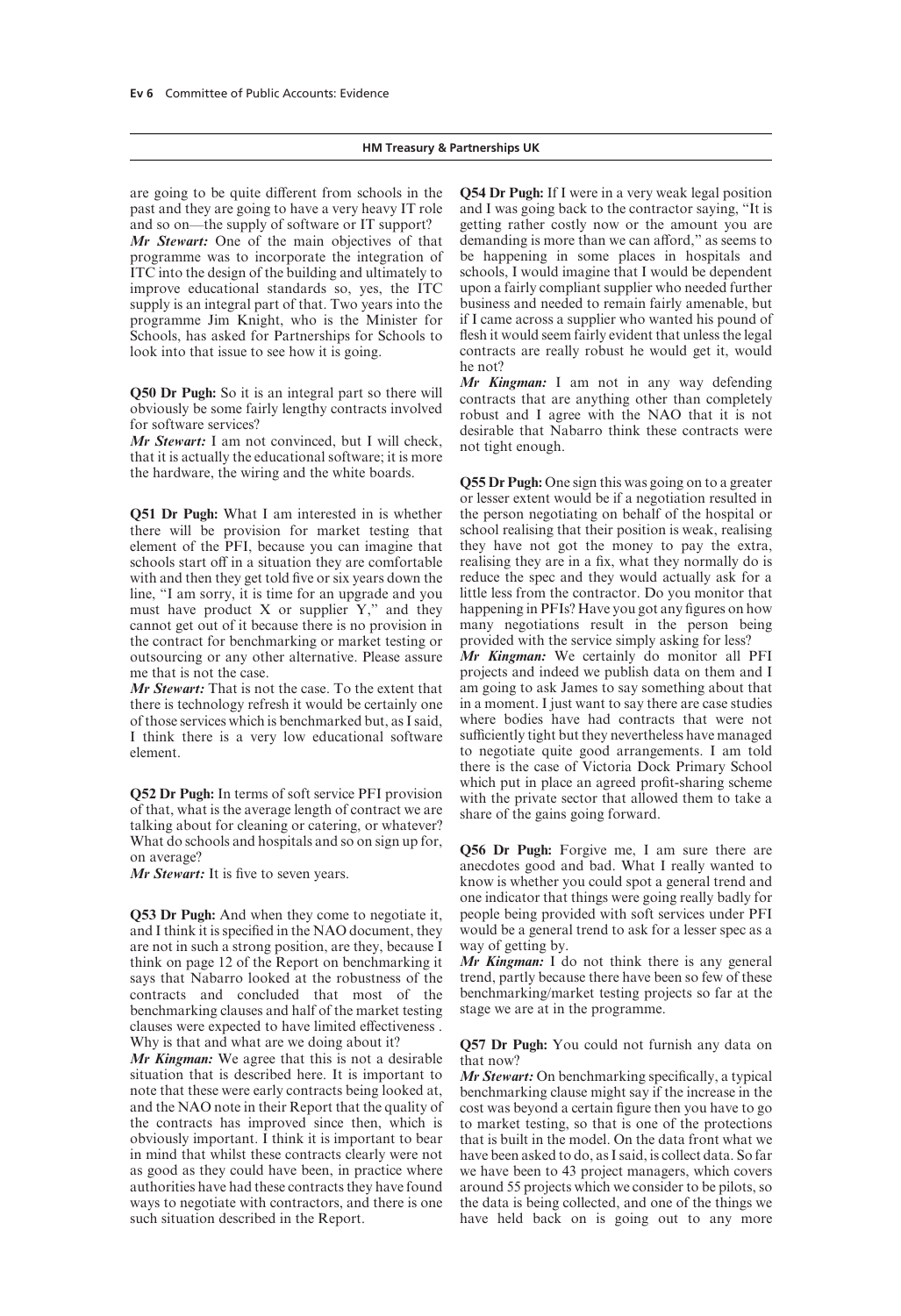authorities because we wanted to actually have this hearing because we thought we might learn some thing from this hearing and that you might want some extra data, so following this hearing and following the consequences of this hearing we are proposing to roll out the collection of that data right across the programme.

**Q58 Dr Pugh:** Thank you but I do not think we do need more data! The NAO Report implies that the PFI solution is the preferred solution of Government policy and it says on page 7: "We are not, however, aware of any systematic overall comparison to date between the cost and quality experiences of facilities services procured under the PFI with conventional outsourcing"—a head-tohead comparison in other words. Have you go any evidence that PFI is a better way of doing things?

*Mr Kingman:* No, we actually take a rather careful position on this. There are situations where there is a case for using PFI for soft services but the Government is rather carefully neutral on this point, and indeed the documents that we published argue that our studies of the evidence suggest that PFI is neither preferable nor inferior to conventional outsourcing, and that is the evidence that we have had to date.

**Q59 Dr Pugh:** Okay, one thing you could have said and you have not said is that by having a PFI with an element of benchmarking you get a reduced price in terms of the initial bid that is accepted, but the NAO Report says that having benchmarking in the contract does not seem to afford much comfort to the supplier and does not reduce the overall contract price. You presumably agree with that?

*Mr Kingman:* We certainly agree that benchmarking is in general the less effective way of doing things and that is why we favour market testing as a better approach.

**Q60 Dr Pugh:** Does market testing make any difference to the bids coming in? If I have to sign up to a contract I am a supplier and it had a very robust market testing clause in it, that might make me have second thoughts and might make me put my initial price up rather than down.

*Mr Kingman:* Let me give you some figures on that. We are aware of 13 market tests that have taken place to date from our database and, of those, 46% of the incumbents have lost.

**Q61 Dr Pugh:** I was thinking more of the effect on the initial bid knowing what the contract is like. I admit that market testing is a more effective way of getting the price down when you are underway but there is a presumption that by allowing a reliable way of fixing of prices at a later date that affects the initial bid price.

*Mr Pocklington:* I think it is important looking back at the original bid price for the original contract for the PFI to take into account the competitive process under which these contracts are being signed. In our value-for-money guidance, the framework for which all PFI contracts are obliged to follow, the decision as to whether or not to include soft services has to be taken on an objective value for money basis.

**Q62 Dr Pugh:** Okay, my final question is specifically on the bidding process. You spoke earlier about the benefit of competitive dialogue as a way of bringing more people into the game, as it were, and it is supposed to reduce the length of the tendering process. Have you got any feeling for by how much the tendering process in terms of length of time will be reduced because of better dialogue?

*Mr Stewart:* I am not sure there is compelling evidence that it will reduce the tender times. I think it is designed to improve the quality of procurement. We will see whether it is going to reduce-

**Q63 Dr Pugh:** There are two indices, are there not, there is the question of whether it encourages more people to come into the game, and whether it reduces the actual tendering process. One reason why people do not bid sometimes is because of the length of the bidding process and they incur significant costs which may not be worth it if they do not get the contract in the end.

*Mr Stewart:* I do not think there is evidence either way. We are in the early days of competitive dialogue. What I can give you is some target procurement times for different sectors. *Building Schools for the Future* are targeting 19 to 22 months and the first four have come in at 22 months, although those were under the old procedure. Waste is now targeting 24 and street lighting is targeting 18 to 24. They will be under competitive dialogue but, as I said, I think it is really too early to go either way as to whether competitive dialogue will reduce or not; there are swings and roundabouts.

**Dr Pugh:** Thank you, Chairman.

**Chairman:** Thank you very much. Mr Mitchell?

**Q64 Mr Mitchell:** It looks to me as though, amiable chaps as you all are, you are desperately trying to hold a tiger by the tail. PFI/PPP—it is all a matter of ideology now and the Government wants it pushed and you can manage a little bit of control at the margins, but basically it all roars ahead and you lag behind and there is nothing much you can do about it.

*Mr Kingman:* I think that would be fair if the evidence did not show and the NAO studies did not show that PFIs delivered markedly better outcomes for the public sector than conventional procurement.

**Q65 Mr Mitchell:** It is not cheap though. *Mr Kingman:* On budget, when in conventional procurement they are 75% over.

**Q66 Mr Mitchell:** On budget is a different matter. It is supposed to be providing the buildings and the developments more quickly and more cheaply and it is not.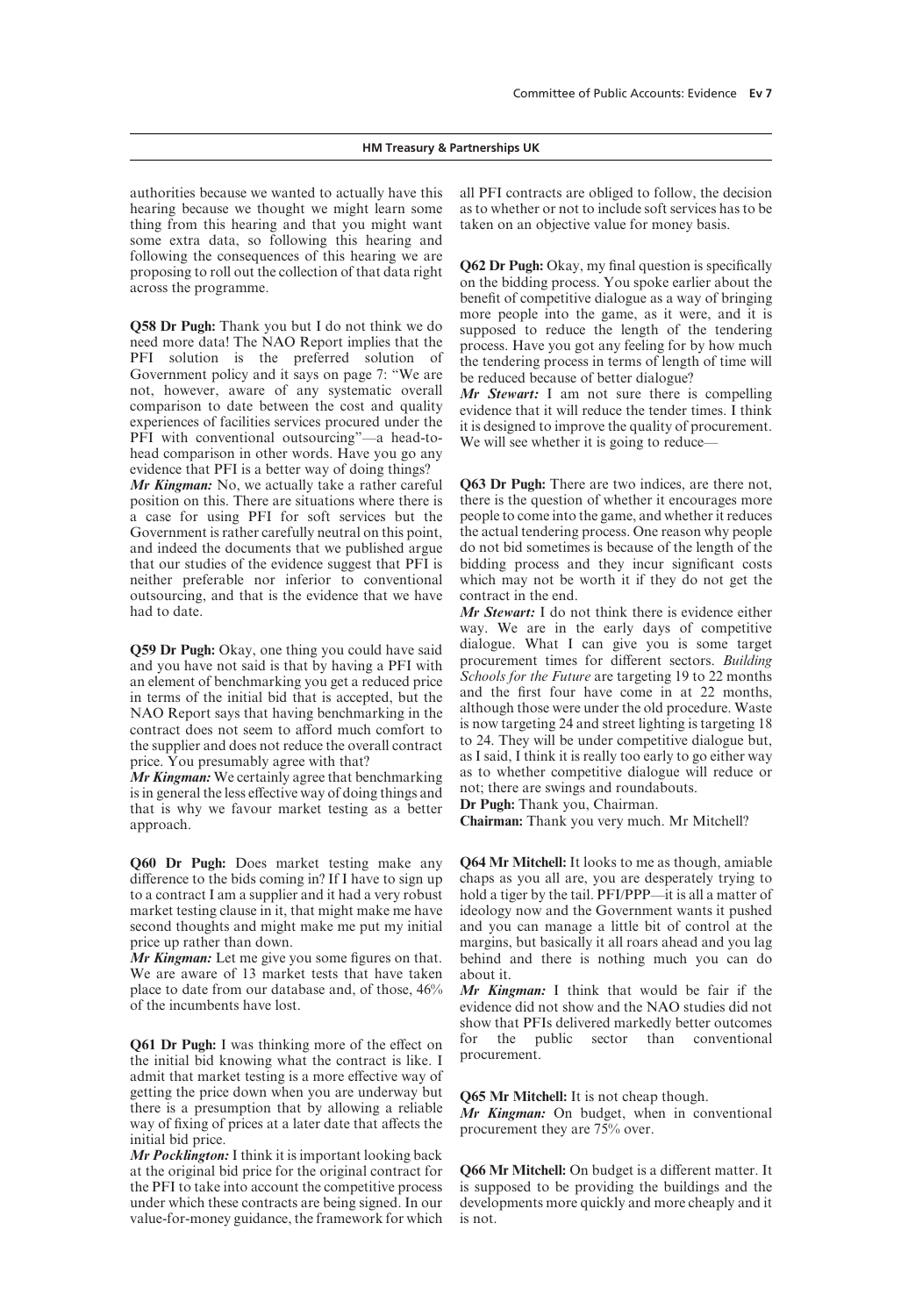#### **HM Treasury & Partnerships UK**

*Mr Kingman:* I think we would say that it is.

**Mr Mitchell:** Well, here you have an area where greedy capitalists are invited into the public sector and given the freedom on the grounds that they are more competitive and these are chaps that know how to do it whereas the public sector is full of stupid people who do not know how to do it.

**Q67 Chairman:** You can smile by the way, it is a joke. *Mr Kingman:* Thank you, Chairman.

**Dr Pugh:** There are no cameras.

**Mr Mitchell:** The dawn of socialism is next Thursday so let us not spoil it! **Derek Wyatt:** Dream on!

**Q68 Mr Mitchell:** These firms are pretty skilled and they are well-advised and now they are very experienced and they can run rings around you, and more particularly around local authorities and hospital trusts and all the rest of it.

*Mr Kingman:* We require every PFI project to be assessed against a public sector comparator; that is to say in order for something to go ahead as a PFI it must be demonstrably better value for money than doing it through conventional procurement.

#### **Q69 Mr Mitchell:** Not at lower cost.

*Mr Kingman:* But better value for money and that is the test I would hope this Committee would want us to apply.

**Q70 Mr Mitchell:** Okay, but you have not been particularly diligent in trying to control it. Guidance on benchmarking and market testing, as the last NAO Report suggested, did not emerge until October last year. It does not seem there is a supreme rush to get control of this situation.

*Mr Kingman:* We are at early stages on benchmarking and market testing in the sense that the programme is not at a stage where a lot of projects have got to that point, so I would say we are on top of this, we have got a robust policy, and the NAO agreed with us, I believe, that this is an approach that will be better value for money than the one that prevailed before.

**Q71 Mr Mitchell:** Turning to local authorities, I cannot see how health authorities, to take the case examples on page 24 of the Report, case example four, the great success of Leeds, is paralleled by a much bigger set of case examples, five, examples of mess-ups and cock-ups and overcharging and general inadequacy. I cannot see that the small local authorities and health authorities, which are inexperienced in these matters, are going to be competent to deal with these powerfully articulated, very professionally managed firms which are used to it now.

*Mr Kingman:* We absolutely agree that that is a challenge and that procurement authorities around the public sector have not always had the skills that they ought to have done. What we have done is seek to put in place ways of supporting them through things like the Operational Task Force, standardised contracts, which I think help, and practical help and support through Partnerships UK.

**Q72 Mr Mitchell:** But how does a small local authority know the difference between a good and a bad client? How is it in a position to evaluate the terms it has been offered? Are we going to get a situation where they are trying to catch up running from behind?

*Mr Stewart:* I think the greatest challenge for any public body, and one of the prime causes of delays and cost increases, is the problems in setting the specification and actually defining the requirement they want. I think on the evaluation side things are relatively okay because, to be honest, they always have a financial adviser and the financial advisers have done this in many other cases before and on strict evaluation they get legal and financial advice which supports them, and so I do not think the evaluation is a problem. What I think is much more difficult is articulating and refining the requirement.

**Q73 Mr Mitchell:** Would it not be better if you had a Treasury team, a fire brigade, that went in and advised local authorities that are doing this?

*Mr Kingman:* We do, in the form of Partnerships UK.

**Q74 Mr Mitchell:** You are reviewing it when it comes in centrally, you do not send people out to advise them.

#### *Mr Kingman:* We do.

*Mr Stewart:* Partnerships UK had 50 to 60 people during the period that this Report covers and I think there were probably 200 projects in procurement, so there is a limit to the extent to which a central team can put people on the ground on these individual projects. Partnerships UK, as agreed with our advisory council, which is full of people from the public sector, the remit that we have agreed and criteria that we use to select projects is that we will work individually on large—

**Q75 Mr Mitchell:** That is a counsel of despair, is it not, you have not even set up a training scheme to tell people in the public sector how to handle these? *Mr Stewart:* We have not but certainly the Treasury and other central bodies have set up training schemes so there is a training scheme run for the public sector

**Q76 Mr Mitchell:** Which is available to local authorities and health trusts?

*Mr Stewart:* It is. I would add that training can only take you so far. As people have pointed out, these are complex procurements and there is nothing like actual experience of negotiating these contracts, and just being told how to do it for two days or even a week is not really sufficient.

**Q77 Mr Mitchell:** It is a bit of a side issue but I can perhaps see the case, although I do not like it, for a building contract for a hospital or a school but I cannot see any case for a 30 or 35-year contract for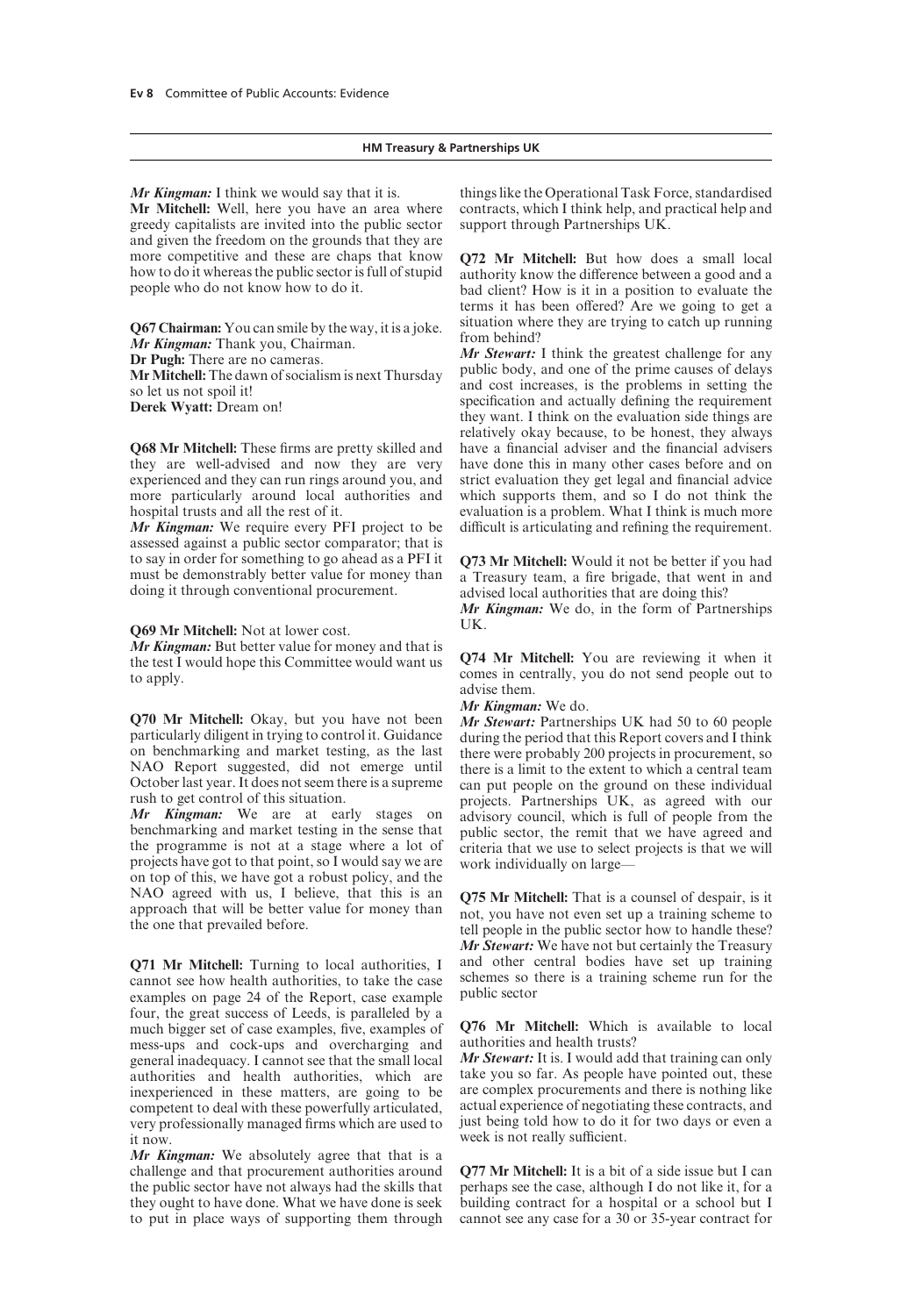catering. That just puts an incumbent in an extremely powerful position of dominating the market, what is the incentive on them to improve matters?

*Mr Kingman:* As I mentioned earlier, we are rather carefully neutral. We are not in a position where we are positively advocating the use of—

#### **Q78 Mr Mitchell:** Who is doing it then?

*Mr Kingman:* There are situations, particularly where it is integral to the nature of the project, where it can work, but we would expect contracts of that kind to be subject to regular market testing. That is what our guidance says. That is to say that the incumbent can lose, as they have done in as I say 46% of those to date.

**Q79 Mr Mitchell:** Might a bidder for a PFI contract say, "We will build the hospital we also want the catering"?

*Mr Kingman:* That is correct.

#### **Q80 Mr Mitchell:** That is monstrous.

*Mr Pocklington:* Well, as we have said, this is purely a value for money decision as to whether or not to include soft services.

**Q81 Mr Mitchell:** It is blackmail; they build the kitchen and they have got the catering contracts.

*Mr Pocklington:* There may be cases where it is a sensible thing to do from a value for money perspective. As an example it might be the case if there is an aspect of the soft services that is integral to the design of the overall PFI project, so quality of flooring for example may affect cleaning costs.

**Q82 Mr Mitchell:** That is feeble, frankly. Let me move on to a point the Chairman raised, the number of bidders has come down, has it not, and we are in a situation now where some contracts only have two bidders. Is there any evidence of collusion? Firms are complaining about the cost of preparing a bid, it is so difficult for them some of them are even getting compensation for the cost of preparing a failed bid, which seems a real a tribute to British capitalism that it can get this out of it, but is there any evidence of collusion, that they say, "You have this bid and I will put in something that is a bit pathetic but I will have that bid"?

*Mr Kingman:* No, and bid-rigging of that kind would be very serious, indeed it would be criminal.

**Q83 Mr Mitchell:** If that was going on would you detect it?

*Mr Kingman:* I very much hope we would detect it and all the competition authorities would detect it.

**Q84 Mr Mitchell:** There is no likelihood you would, is there?

*Mr Kingman:* There is no guarantee that we always know what is happening, I agree. I would say on this point about are we getting very few bidders, if you take the *Building Schools for the Future* programme, if you take 26 projects, 24 of them had at least three bidders and the only two that did not were the non-PFI projects out of the 26.

**Q85 Mr Mitchell:** Okay, let me come back to the other point about the preferred bidder status, this seems to be a restriction of competition. Why do you want preferred bidder status, why not just open competition?

*Mr Stewart:* The answer to your question is actually now the preferred bidder appointments are much later. Under the competitive dialogue you run with two bidders for much longer and there is a requirement under the European procedure to sort out all the contractual terms before the appointment of a single bidder. In the past it was always a judgment as to when you go to a single bidder, the advantage of going to a single bidder being that you can concentrate your resources on one person rather than two. There has been a lot of pressure, I think it is fair to say, from the private sector to go down to a single bidder.

#### **Q86 Mr Mitchell:** I'll bet!

*Mr Stewart:* It comes back to the point of bid costs. One of the issues with competitive dialogue which the private sector is grappling with is the second placed bidder will spend a lot more money.

**Q87 Mr Mitchell:** But is it your intention that there should not be any later negotiations and that the local authority does not change its mind after it has got a preferred bidder and start redesigning the whole thing?

*Mr Stewart:* It is both our intention and a function of the new competitive dialogue process that that period should be much shorter, and we think that is a very desirable thing.

**Q88 Mr Mitchell:** How do you stop them fiddling around with it later?

*Mr Stewart:* In the end local authorities, as we discussed earlier, control their own process but we very strongly discourage them.

**Q89 Mr Mitchell:** The organisations that are mentioned in the Report to co-ordinate this process—4ps (whatever 4ps might be) Partnerships for Schools and Partnerships UK—what are these bodies and how do they help in the process, are they trade associations or what?

*Mr Kingman:* I will ask James to give a more thorough answer but if you take something like Partnerships for Schools, one of the reasons that we set that up was precisely that we were seeing a situation where we were having a lot of procuring authorities all trying their hand at doing the same thing, replicating the same process, and it seemed to us, particularly if we wanted to get tendering costs down and generally to get better value for money, what we needed to do was draw this together and have a more standardised process.

*Mr Stewart:* The answer is all these three bodies are slightly different. There are some bodies that sit in the centre—the OGC, obviously the Treasury PFU,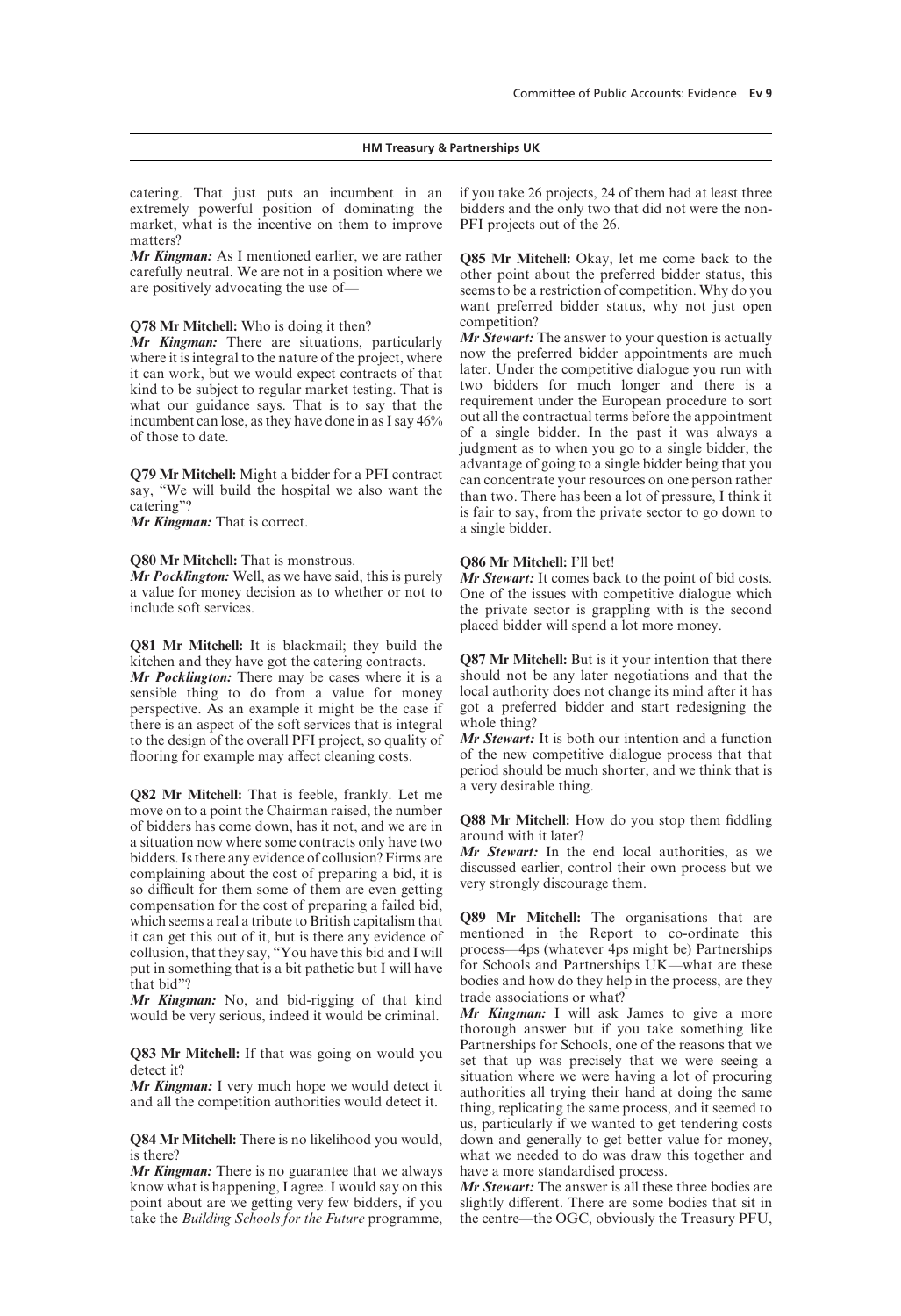#### **HM Treasury & Partnerships UK**

and Partnerships UK really support the central departments. There are private finance units which sit within each government department and the 4ps is funded by a top-level grant from DCLG and is sponsored by the Local Government Association and it is really the private finance unit for local authorities. I could go on.

**Mr Mitchell:** I shall be censored if you go on so thank you.

**Chairman:** Your last questioner is Mr Bacon

**Q90 Mr Bacon:** Mr Kingman, when we last met, you very kindly accept sent in a note which was taken from the PFI Signed Projects List which showed a total capital value of projects of something like £54.55 million, which we have reproduced in our 25th Report (HC 158) *PFI Debt Refinancing and the PFI equity market* update which was published a month or so ago, and in that note one of the things you said was: "Note, the PFI signed deals list records capital values not the debt amount likely to arise therefrom." What is your estimate of the debt amount likely to arise therefrom?

*Mr Pocklington:* I do not have that information to hand. We would have to get you a note on that. **Chairman:** Within two weeks please.

**Q91 Mr Bacon:** Hang on a minute, you do not know how much debt is likely to arise from the PFI projects that you have signed? How can you plan, how can the Chancellor do a Budget if you are not able to advise him each year and in aggregate over a period of years going forward how much debt is likely to arise? This is to Mr Pocklington: how can you possibly not know?

*Mr Pocklington:* I think it is important to think about how PFI impacts on the public finances, which I think is fundamentally what is lying behind your question.

**Q92 Mr Bacon:** There is an annual unitary charge for each project and, correct me if I am wrong, but each project more or less has a unitary charge of a different amount and if you add them all up you get the total amount annually for one year of the unitary charge that has to be paid, and if you do that going forward you would get the total debt amount likely to arise therefrom, would you not—

*Mr Pocklington:* I apologise—

**Q93 Mr Bacon:** —would you not?

*Mr Pocklington:* I apologise, Mr Bacon, I misunderstood your original question.

**Q94 Mr Bacon:** Can I be clear that what I have just said is correct. I take the annual unitary charge for all the PFI projects, I add them up, I get the total amount in one year of annual unitary charges in total which I must pay; is that correct? Is that correct, yes or no?

*Mr Pocklington:* That would be the total amount the public sector is paying.2

**Q95 Mr Bacon:** In one year?

*Mr Pocklington:* In one year in unitary charges.

**Q96 Mr Bacon:** Yes, now if I add them all up going forward, in each case for the life of the contract, add them all up over the years, then I would get, would I not, the debt amount likely to arise therefrom in total?

*Mr Pocklington:* You would get the total amount the public sector has paid through unitary charges.

**Q97 Mr Bacon:** Not has paid, I am talking about the future.

*Mr Pocklington:* Sorry, it is projected to pay.

**Q98 Mr Bacon:** Yes, and you must know what that number is otherwise you could not plan, you could not budget, you could not do anything, so you must know that number, must you not? *Mr Pocklington:* Yes.

**Q99 Mr Bacon:** What is it?

*Mr Pocklington:* We publish the unitary charge data for the forthcoming 26 years on an annual basis at Pre-Budget Reports and Budget Reports.

**Q100 Mr Bacon:** And what is it? *Mr Pocklington:* I do not have—

**Q101 Mr Bacon:** I have been trying for several years to get to the bottom of how big is PFI, and that is really what lies behind my question, Mr Pocklington, I am trying to get to the bottom of the question how big is PFI, and it seems to be quite difficult to get an accurate answer. I have been told by various people, including by the National Audit Office, answers such as, "Well, really they do not know," which is I presume why it was, and it was referred to, Mr Kingman, in your answer to my question 150, that there has been a "detailed and resource-intensive exercise covering more than 500 projects that have been signed over 15 years", you make it sound like it was big of you to do this resource-intensive exercise to find out how much of my and others' constituents' money you are spending. So perhaps the NAO when they told me casually that they were not actually sure that you knew were correct, but you must have some notion of what is the likely amount of debt to arise therefrom going forward?

*Mr Pocklington:* The total stock of PFI projects has a capital value of approximately—

**Q102 Mr Bacon:** We have been through that. £54.55 billion, although if you look on your website—and I am going to come on to your website in a minute it is actually now £58.067 when I printed that off this afternoon, so it has gone up by about £4 billion since you sent your note in. On page F16 the note says it is £54.55 billion in the Report we published on 15 May but presumably the website is accurate, is it? *Mr Pocklington:* The Treasury website contains our best available information on the capital funding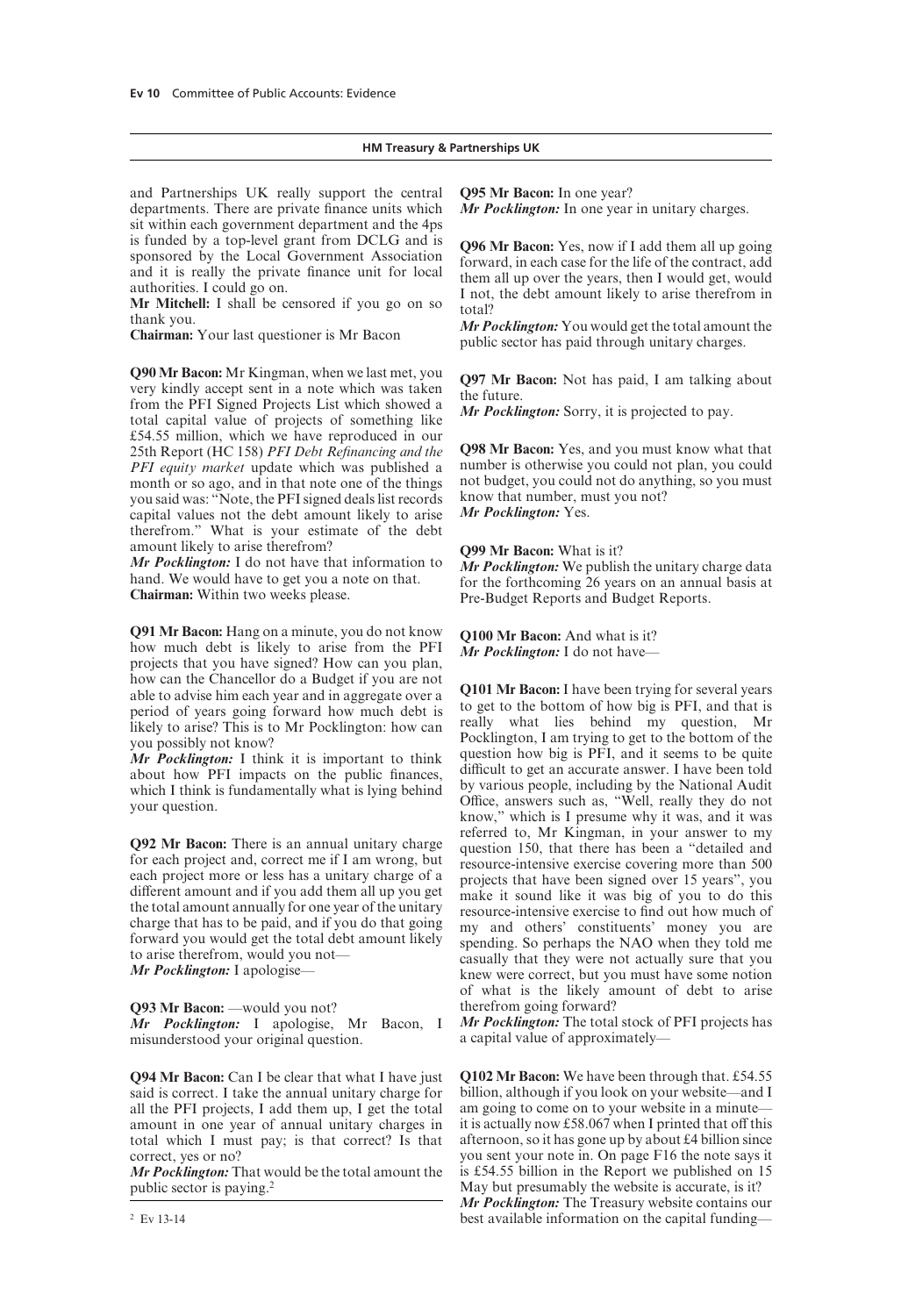**Q103 Mr Bacon:** Hang on, when you say Treasury website, I am talking about the Partnerships UK website where it gives present PFI projects data. Is that what you are referring to as well, is it?

*Mr Pocklington:* There are different databases. What I am referring to is the Treasury website which contains all PFI projects and is the basis of the evidence that Mr Kingman sent to this Committee.

**Q104 Mr Bacon:** Partnerships UK comes under the Treasury, does it not? Yes? No?

*Mr Pocklington:* Partnerships UK—

*Mr Stewart:* It is a joint venture project. The Treasury has a 49% stake in Partnerships UK so it is not—

**Q105 Mr Bacon:** Nonetheless, your number is £58.067 billion. Presumably it is more up-to-date, it includes the more recently signed deals?

*Mr Stewart:* There are some differences now between our database and the Treasury database because ours contains some historic projects which the Treasury recently took off their database.

**Q106 Mr Bacon:** I want to come on to the website but actually, Mr Pocklington, you were apparently trying—I am not sure you were trying to, that is unfair—or you were missing my point which is that I am not after the capital value (we have already discussed capital value, that was in my first question) my question is this bit underneath about PFI signed deals recording capital values and not the debt amount likely to arise therefrom. My first question was what is the debt amount likely to arise therefrom and I have been waiting for an answer for the last few minutes.

*Mr Pocklington:* The projected unitary charge payment for 2007-08 is £7.3 billion.

**Q107 Mr Bacon:** And over the life, because we know in the case of each PFI project how long it is supposed to last because we have a term of it, if you add them all up, what is the likely amount of debt to arise therefrom?

*Mr Pocklington:* Table C19 from the Budget document includes our latest estimate for the years 2006-07 to 2033-32 on an annual basis.

**Q108 Mr Bacon:**If you add it all up what do you get? *Mr Pocklington:* We have not published a number and I am afraid I am not able to add them up here.

**Q109 Mr Bacon:** Well, it is £7 billion this year, roughly £7 billion next year.

*Mr Pocklington:* It is £7.8 million next year, £8.2 million, £8.5 million—

**Q110 Mr Bacon:** Just in the next four or five years it is £7 or £8 billion a year so for the next five years it is £40 billion; is that right?

*Mr Pocklington:* More or less, approximately.

**Q111 Mr Bacon:** Mr Pocklington, can you just give me, because funnily enough I have got a calculator, the numbers please?

*Mr Pocklington:* From 2007-08?

**Q112 Mr Bacon:** Yes, read them out. I will put them straight into my calculator and this will save us time. *Mr Pocklington:* 7.3, 7.8, 8.2, 8.5, 8.6, 8.7, 8.8.

**Q113 Mr Bacon:** I am already at £57 billion, by the way! Keep going.

*Mr Pocklington:* 8.8, 8.8, 8.9, 8.2, 5.8, 5.8. **Mr Bacon:** Whoops!

**Chairman:** A few billion either way will not matter.

**Q114 Mr Bacon:** Keep going.

*Mr Pocklington:* 5.9, 5.5, 5.4, 5.4, 5.4, 5.2, 5.0,  $4.8<sup>3</sup>$ 

**Chairman:** All right.

**Q115 Mr Bacon:** No, I want the whole lot, keep going.

*Mr Pocklington:* 4.5, 4.2, 3.8, 3.4.

**Q116 Mr Bacon:** That is the whole lot, is it? *Mr Pocklington:* Yes.

**Q117 Mr Bacon:** Going up to which year? *Mr Pocklington:* 2031-32.

**Q118 Mr Bacon:** And is that the maximum extent to which there are known contracts, so to speak?

*Mr Pocklington:* That is the maximum that we collect through our biannual process of collecting data.

**Q119 Mr Bacon:** How much further beyond that does it actually go?

*Mr Pocklington:* It will depend on the length of contracts, that will include the vast majority of contracts.

**Q120 Mr Bacon:** That comes to £157.9 billion. Is that then a rough proxy for the answer to my first question, Mr Stewart?

*Mr Stewart:* I think that is the liabilities accruing under PFI.

**Q121 Mr Bacon:** That is what I am interested in. *Mr Stewart:* That is not equivalent to the debt.

**Q122 Mr Bacon:** Right, so the debt is something different?

*Mr Stewart:* The debt relates to the capital element so the unitary charges include payments for soft services.

**Q123 Mr Bacon:** You brilliantly bring me on to my next question because presumably therefore, to take an example on your website, the MoD building is £439 million capital value in there. Last time I looked last year it said £300 million and something, so quite how it has gone up I do not know, but, anyway, the National Audit Office Report said  $£746$ 

<sup>3</sup> *Note by witness*: The figures quoted here were taken from table C19 of the 2007 Budget document. HM Treasury provided the Committee with a copy of this table in a follow up note to this hearing (Ev 13  $\&$  15).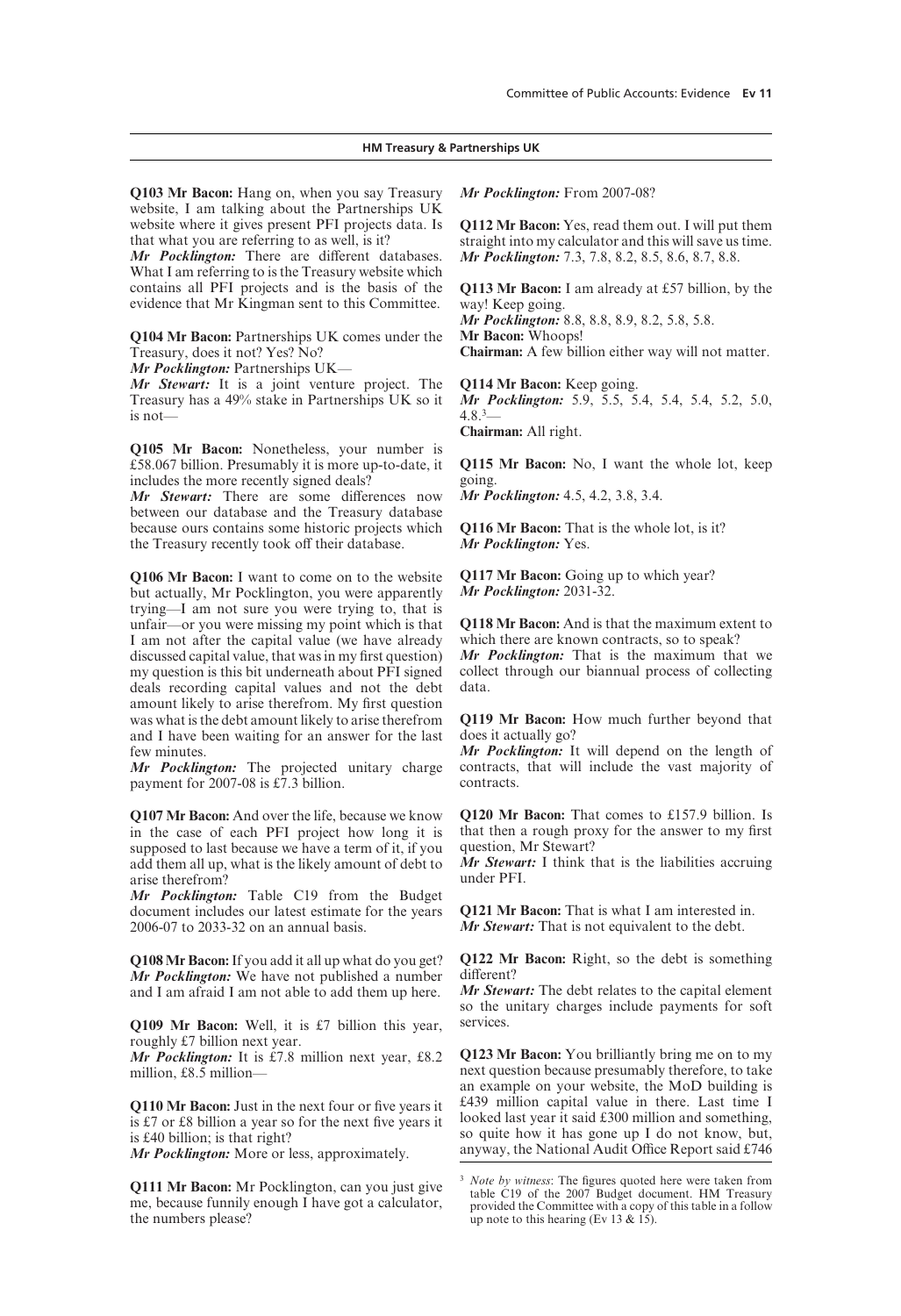#### **HM Treasury & Partnerships UK**

million was the value of the contract and the difference which is quite significance is accounted for --- sorry I am getting mixed up, it is not £458 million it is  $£370$  million, the difference between the £439 million on your website which says capital value and the £746 million referred to in the National Audit Office Report where it says the price of the 30-year deal is £746.1 million, that difference of £448 million is accounted for by what, just the soft services—I am sorry it is £307 million, the difference of £307 million is accounted for by what?

*Mr Stewart:* You have the advantage of figures which I am not familiar with. I am afraid I do not know all the figures in our database. I can give you a note on that if you would like.

**Q124 Mr Bacon:** It puzzles me that here we have the National Audit Office itself saying that the value of this deal—and, Sir John, you will remember the MoD building very well, you did a big Report on it—and it was £746 million, the number stuck in my head very clearly, and yet your website says that the value of this deal at least the capital value (you wrote down the words capital value) is £439 million.

*Mr Stewart:* I suspect the difference between the two figures is the lower figure is the capital and the higher figure is the unitary charge, but I do not know, I am guessing.

**Q125 Mr Bacon:** £746 million is that upon which the unitary charge is based, presumably, is it not?

*Mr Stewart:* I am sorry, I am just not familiar with this project.

**Q126 Mr Bacon:** I am running out of time but I would just like to ask one other question, if I may very briefly, and that relates to the Libra project. On your website it says £38.9 million, that is the capital value of that project. We knew when the National Audit Office published its Report on 29 January 2003 that the Government had spent £390 million on it. Last June Alex Allan told us that it has now gone up by another £98 million so it is now £487 million. The difference between £487 million and what you have got on there of £38.9, that is my £448 million. Where did that £448 million go?

*Mr Stewart:* Again I am afraid I am not familiar with that project. What I would just point out is that our database was something that we created three to four years ago. We rely on information received by departments and local authorities. We rely on them providing that voluntarily. We are not required to forensically examine that information. We provide it as the best information we can produce and it is helpful to both public sector and private sector alike. We do not give a 100% guarantee that the data is all correct. It has a different nature to the data that is supplied for the Red Book. It is designed to be helpful to the market rather than, as I said, we do not go to the nth degree to get it 100% accurate.

*Mr Kingman:* I do not want to interrupt but I think I may be able to answer your question on the MoD building, if that would be useful. We covered this in the letter that I sent to the Chairman following the last hearing and there were two figures, one was £746 million and one was £345 million. Both those figures are correct. The £345 million is the capital value and the £746 million is the net present value of the unitary charge payments.

**Q127 Mr Bacon:** Yes, but the unitary charge payments over the life of the project reflect the cost of servicing the PFI in total, do they not, including the cost of constructing the thing.

*Mr Stewart:* And providing services so that the building is available over the lifetime of the contract with whatever services are in the contract, so it is not right to equate that simply with borrowing.

**Q128 Mr Bacon:** Of course the cost, as we know, is more like £2.3 billion the MoD will actually pay. It was £2.5 billion, it seems to have come down to £2.3 billion now, so it is interesting the capital value is so much lower. Is it possible, Mr Kingman, you will know roughly what my question is from the transcript about this total debt therefrom. I would rather rely on the Treasury website than the Partnerships UK one, if you can send us a note giving us a more accurate rendition of my rather quickly calculated number and then explain --- what was the date to?

*Mr Pocklington:* 2031-32.

**Q129 Mr Bacon:**Is it possible you could first do it up to 2031 as far as it goes and then explain in total how much there is beyond that accounted for by whatever contracts there are that for some reason or other run longer than that?

*Mr Kingman:* We will certainly do our best. I am not sure there is anything very useful we will be able to say about the period beyond 2031-32.

**Mr Bacon:** I am looking for a number that probably is in the region of £150 billion to £160 billion, by the sound of it, but I would like a more accurate one and some assessment from you of where you think it might be going after on that, so if you add the two together you would get a total public sector liability.

**Q130 Chairman:** Under your own rules you will agree to do that within two weeks. I think that concludes our hearing. These are poor Reports and given that we are in front of supposedly the brightest minds in the Civil Service we have not found your performance very reassuring. We last looked at this four years ago and found that PFI deals were slow and cumbersome and as such posed a threat to taxpayers' money. Since then we are seeing departments persistently underestimating the cost of launching PFI deals, adviser costs alone have soared to 75% more than expected, a third of all deals went through major changes with only one bidder left at the table. We think there has been a lot of footdragging on the part of departments and, as we have found out today and seen in this Report, PFI deals are lasting about three years, wasting, as I say, tens of millions of pounds. So we will issue another Report and, Mr Kingman, when we return to this again in four years' time we hope to see a lot more progress because PFI was supposed to be the glad, confident morning of contracting services in the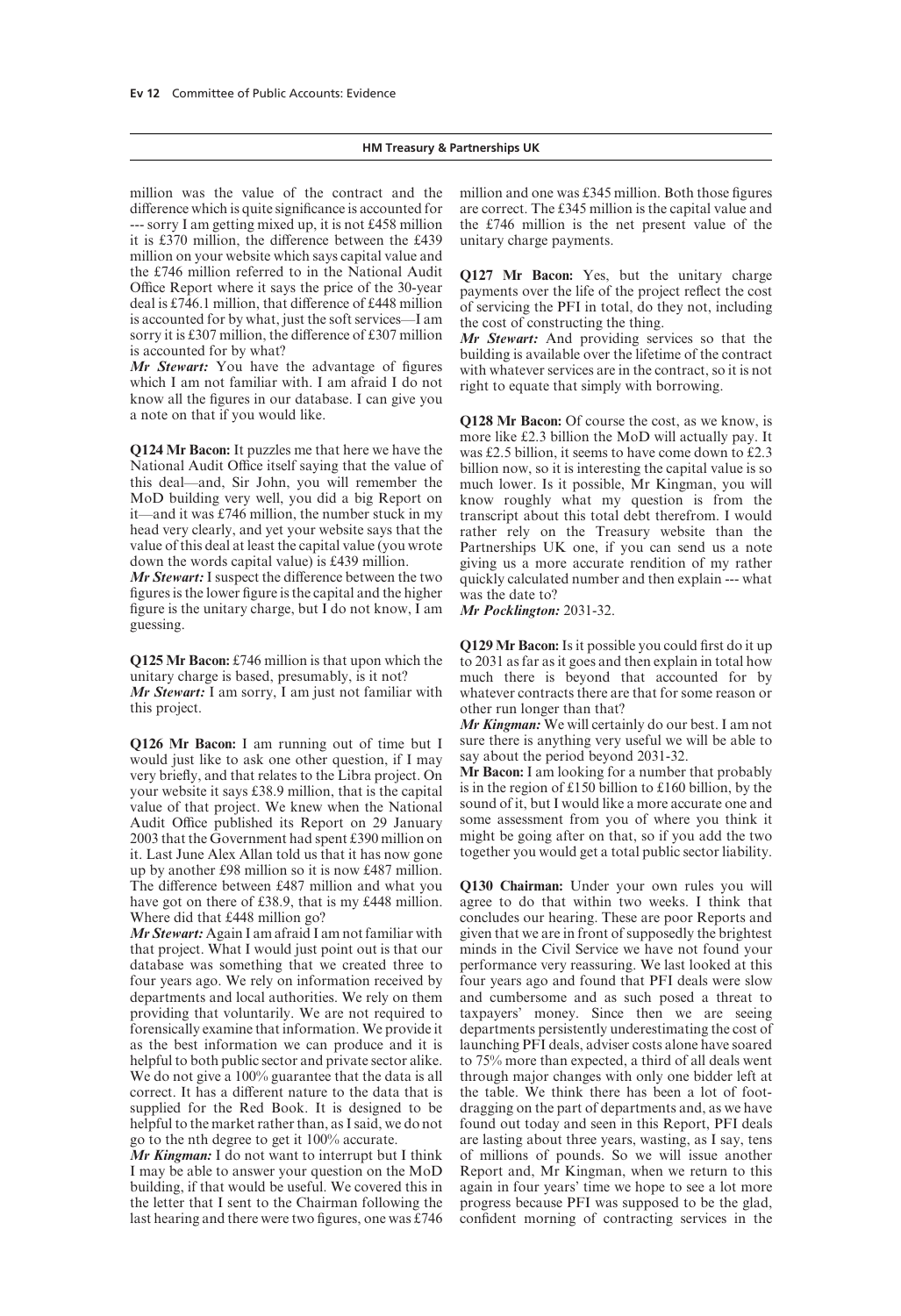#### **HM Treasury & Partnerships UK**

public sector. It may be a good idea, and we are not competent to make policy on this issue, but it seems there have been enormous wasted opportunities and we the taxpayer are paying the price. You may make a final comment if you wish.

*Mr Kingman:* I would only add, Chairman, that we too hope and indeed expect, as and when we appear in front of you next time, to be able to show that there has been more progress. **Chairman:** Thank you very much.

#### **Supplementary memorandum submitted by HM Treasury**

Question 48 (Dr John Pugh): *St John's Bootle Benchmarking exercise*

At the hearing you also requested a note setting out some details on the reason why St John's House Bootle PFI Benchmarking exercise took 25 months.

In fact, this is addressed by the NAO in paragraph 2.13 of their Report, which sets out that: "In the case of St John's House, Bootle, the benchmarking took 25 months as the public sector rejected the proposed 16 per cent increase in the price of services as this would have exceeded the cap on the services element portion of the quarterly Unitary Service Charge."

In addition, as table 16 indicated there was some difficulty in agreeing the comparative data for the benchmarking exercise, and this may have also contributed to the timescale.

It should be noted that the proposed 16% price increase was successfully opposed by the public sector and the final outcome was that there was no change in the price and no change to the services. As table 11 (p18) shows, the NAO's assessment of this outcome was that it was likely to have achieved value for money.

Question 94 (Mr Richard Bacon): *Projection for the aggregate future cash outlays expected under Private Finance Initiative contracts*

You asked us to break this down into projections for the total of expected annual payments for PFI deals:

- up until 2031–32; and
- beyond 2031–32.

#### Expected Payments Up Until 2031–32

The aggregate amount of cash to be paid out under the unitary charge payable on all signed PFI deals (subject to benchmarking or market testing of the relevant portions of the contract) covering the period up until 2031–32 is published in the Budget document and Pre-Budget Report each year. The relevant table from this year's Budget is Table C19:

#### **Table C19**

#### ESTIMATED PAYMENTS UNDER PFI CONTRACTS—MARCH 2007 (SIGNED DEALS)1

| f billion   |             |             |     |  |  |
|-------------|-------------|-------------|-----|--|--|
|             | Projections |             |     |  |  |
| $2006 - 07$ | 6.9         | $2019 - 20$ | 5.8 |  |  |
| $2007 - 08$ | 7.3         | $2020 - 21$ | 5.9 |  |  |
| $2008 - 09$ | 7.8         | $2021 - 22$ | 5.5 |  |  |
| $2009 - 10$ | 8.2         | $2022 - 23$ | 5.4 |  |  |
| $2010 - 11$ | 8.5         | $2023 - 24$ | 5.4 |  |  |
| $2011 - 12$ | 8.6         | $2024 - 25$ | 5.4 |  |  |
| $2012 - 13$ | 8.7         | $2025 - 26$ | 5.2 |  |  |
| $2013 - 14$ | 8.8         | $2026 - 27$ | 5.0 |  |  |
| $2014 - 15$ | 8.8         | $2027 - 28$ | 4.8 |  |  |
| $2015 - 16$ | 8.8         | $2028 - 29$ | 4.5 |  |  |
| $2016 - 17$ | 8.9         | $2029 - 30$ | 4.2 |  |  |
| $2017 - 18$ | 8.2         | $2030 - 31$ | 3.8 |  |  |
| $2018 - 19$ | 5.8         | $2031 - 32$ | 3.4 |  |  |

<sup>1</sup> The figures between 2006–07 and 2017–18 include estimated payments for the LUL PPP PFI contract. These contracts contain periodic reviews every 7.5 years and therefore the service payments are not fixed after 2009–10.

These projections are in nominal terms and so incorporate the inflation assumptions built into contracts.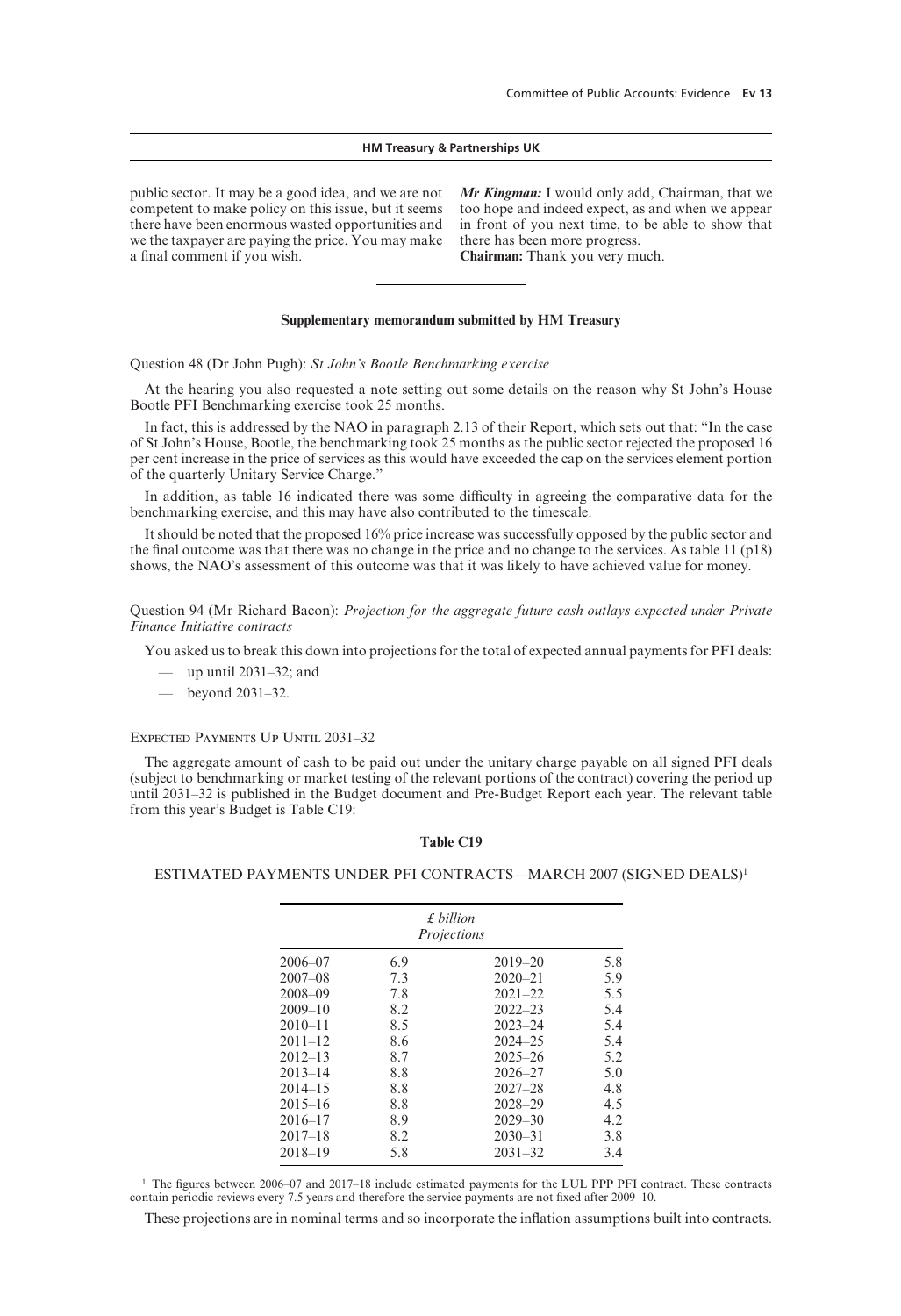#### Expected Payments After 2031–32

The projected aggregate PFI payments for 2032–33 and 2033–34 are £3.0 billion and £2.7 billion respectively. HM Treasury does not hold data for the period after 2033–34, and so does not make projections beyond that date.

#### Total Future PFI Payments

The numbers presented here are the projected aggregate future cashflows under signed deals. The figures are in nominal terms, not today's money, and thus adding them together does not produce a meaningful figure. For the avoidance of doubt it would not be correct to refer to these projections as additional to Public Sector Net Debt (PSND), not least since many of these liabilities (where the relevant project is on the public sector's balance sheet) are already included within PSND.

#### **Exchange of correspondence between the Committee and John Kingman**

I am writing to confirm the request made by Mr Bacon in his telephone conversation with you last Thursday (19.07.07).

At the Committee's hearing on 20 June, Mr Bacon requested details of the projection for the aggregate future cash outlays expected under PFI contracts up until 2031–32 (Qq 99–122). He also set out his request for a total in question 129:

Q129 Mr Bacon: Is it possible you could first do it up to 2031 as far as it goes and then explain in total how much there is beyond that accounted for by whatever contracts there are that for some reason or other run longer than that?

Mr Kingman: We will certainly do our best. I am not sure there is anything very useful we will be able to say about the period beyond 2031–32.

Mr Bacon: I am looking for a number that probably is in the region of £150 billion to £160 billion, by the sound of it, but I would like a more accurate one and some assessment from you of where you think it might be going after on that, so if you add the two together you would get a total public sector liability.

The supplementary note provided by you on 3 July provides the figures year-by-year up to 2031–32, but does not give a total as requested.

Mr Bacon appreciates that any total would be spread over a 24 year period and would thus not have the same economic value as an identical amount paid today. Nonetheless, he has repeated his original request for such a total: he would be happy for this to be accompanied by a note thoroughly explaining the differences between a total spread out over 24 years and a total in today's money.

*26 July 2007*

Your clerk's letter of 26 July asked for an aggregation of the future nominal cash outlays expected under Private Finance Initiative (PFI) contracts up until 2031–32.

I should first apologise that, due to a problem in one of the underlying spreadsheets provided to us by Departments, a slightly incorrect version of the annual unitary charge payments table was provided to you in my 3 July letter. A corrected version is attached to this letter. I apologise to the Committee for this error.

You have asked us to provide you with a total of these figures. The total, if one were to add together these future and non-comparable figures without applying any appropriate adjustments, would be £170.8 billion. However, I must emphasise, as I already have to the Committee and to Mr Bacon, that this number has no meaning. To add together a figure in today's money to a figure in the money of 2030, without making any adjustment for the changing value of money over time, produces a nonsensical number. It is rather as if we were adding a figure in  $\pounds$  to one in  $\pounds$ , without converting the currencies, and ending up with one that is not denominated in any currency at all. I am obviously uncomfortable providing the Committee with a figure which is meaningless and I would not want the Committee to be in any way misled about this.

A more meaningful exercise would be to take the stream of future payments set out in the table and to aggregate them as a net present value. If one were to do this one would end up with total future payments under the PFI measured in today's money which aggregate to £91 billion. The discounting methodology applies the Green Book rate of 3.5% to account for time preference and a discount of 2.8% to account for inflation. These two elements are compounded to give an overall discount rate of 6.4%. The inflation figure of 2.8% is HM Treasury's projection for RPI inflation consistent with CPI inflation remaining at its 2% target.

I should emphasise, as I explained in my previous letter, that it would not be correct to regard either of these figures as additional to Public Sector Net Debt (PSND).